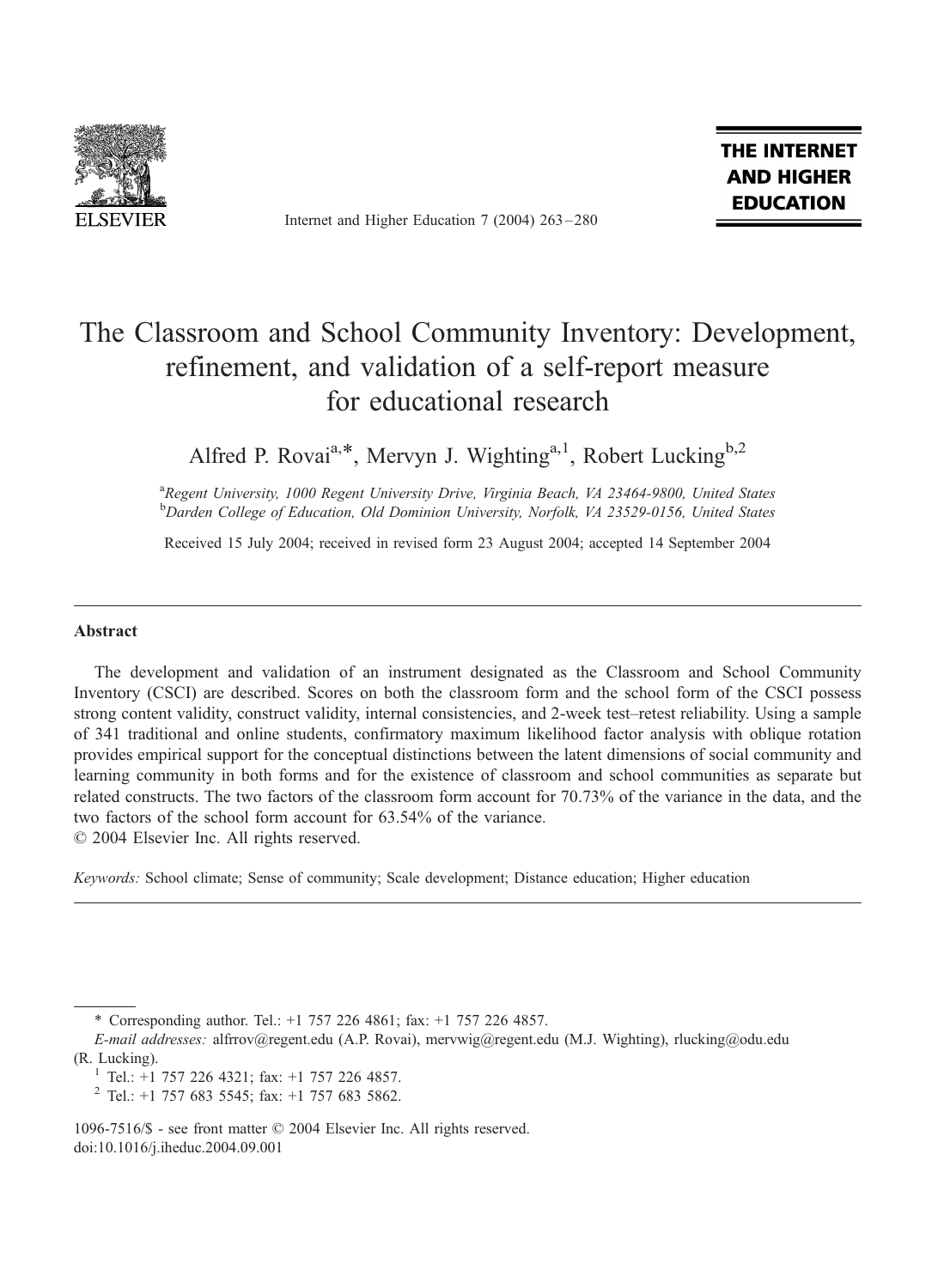# 1. Introduction

Distance education has burgeoned over the past decade and it continues to expand. [Tabs \(2003\),](#page-17-0) writing for the U.S. National Center for Educational Statistics, reports that for the 2000–2001 academic year, there were an estimated 3,077,000 enrollments in all distance education courses offered by U.S. postsecondary 2- and 4-year institutions. Among these schools, the majority (90%) report that they offer Internet courses using the anytime, anywhere delivery method known as asynchronous learning networks (ALNs). Substantial research evidence (e.g., [Allen & Seaman, 2003; Russell, 1999; Shachar &](#page-16-0) Neumann, 2003) suggests that such courses can be as effective and, in some cases, superior to equivalent face-to-face instruction.

However, not all educators are enamored with distance education in general and e-learning in particular. [Zemsky and Massy \(2004, p. B6\)](#page-17-0) write:

Five years ago, e-learning was everybody's buzz, offering the promise of a trillion-dollar market wrapped around the prospect of learning anytime, anywhere. All that is gone, replaced by a pervading sense of disappointment. In fact, e-learning is increasingly the butt of bad jokes, as in, Can you imagine telling your children to go to their rooms and study college for four years? The cynics have had a field day, claiming that e-learning has been just one more fad, little more than a reprise of the dot-coms' bursting bubble, exhibiting more hype than substance.

The professional literature documents several issues regarding e-learning. One such issue is low student persistence. [Frankola \(2001\),](#page-16-0) for example, reports dropout rates of between 20% and 50% in distance learning courses. Moreover, dropout rates tend to be higher for distance learning courses than for equivalent traditional courses ([Carr, 2000\)](#page-16-0).

A second issue is the lingering concern among some educators and researchers regarding whether the level of learning attainment in distance education courses is as good as in face-to-face courses (e.g., [Abrami & Bures, 1996; Dellana, Collins, & West, 2000; Noble, 2002\)](#page-15-0). For example, [Tabs \(2003\)](#page-17-0) reports that 26% of U.S. postsecondary schools feel that concerns about course quality are keeping them from either starting or expanding their distance education course offerings.

The presence of issues, such as persistence and quality of learning, suggests the possible existence of factors that differentially affect student retention and learning in courses delivered traditionally and at a distance. Such factors are likely related to differences in traditional and distance education school environments, student characteristics, and instructor skills in designing and teaching at a distance. The present study focuses on the school environment.

### 1.1. School environment

[Deal \(1993\)](#page-16-0) observes that the concept of a school environment is a loose concept with no agreed definition and can include both psychological and nonpsychological aspects. Educators often use this term interchangeably with school culture and school climate, although the professional literature makes a clear distinction. School culture, according to [Lezotte, Hathaway, Miler, Passalacqua, and Brookover](#page-16-0) (1980), is a broad concept that includes physical attributes of the school, such as heat, light, and noise; psychological attributes such as satisfaction, morale, trust, openness, and cooperation; and institutional attributes such as norms, beliefs, and attitudes.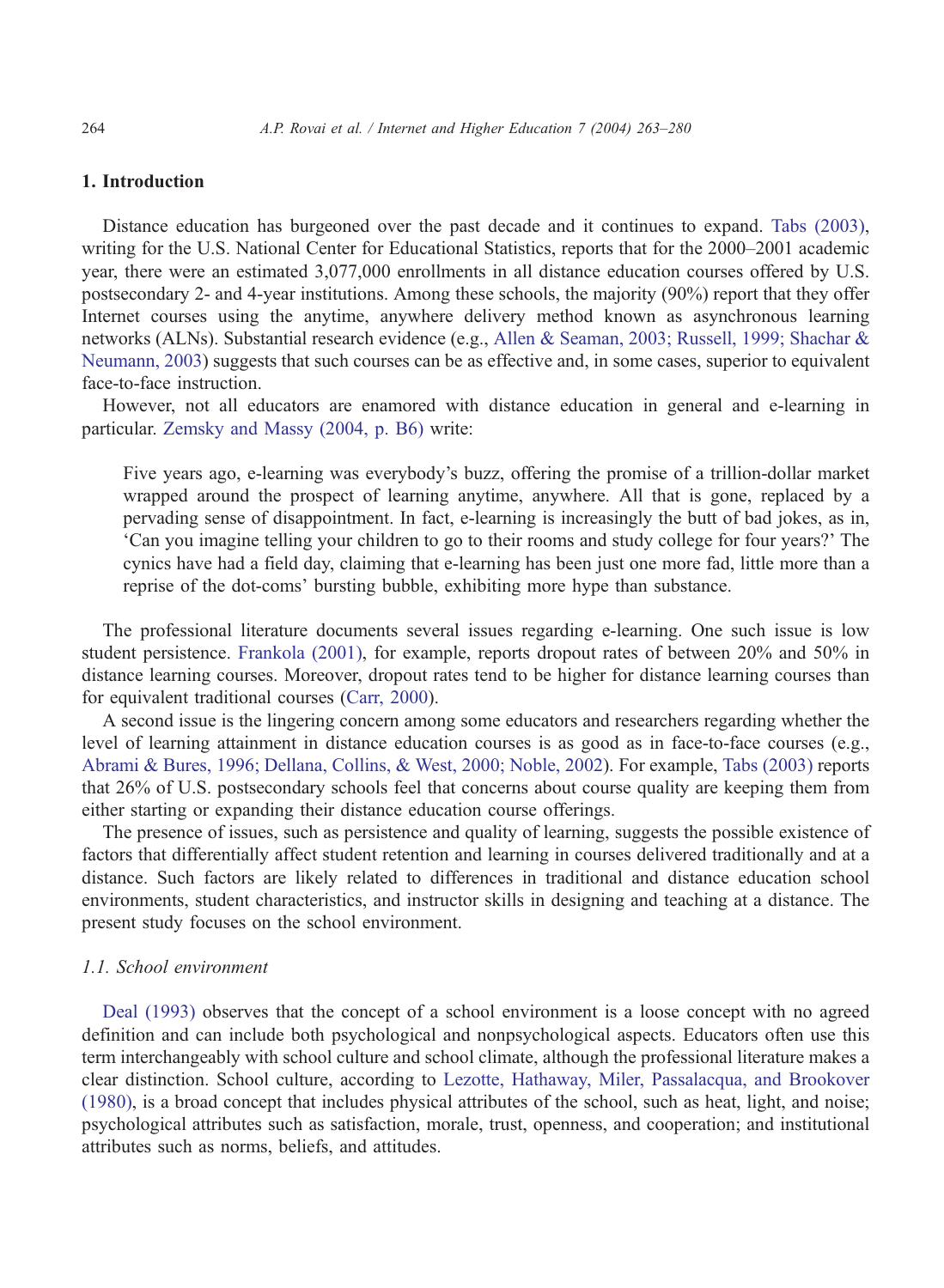In contrast, [Tagiuri \(1968\)](#page-17-0) describes school climate as the total environmental quality within the school. [Hoy and Miskel \(2001\)](#page-16-0) define this construct as the set of internal characteristics that distinguishes one school from another and influences the behavior of people. In contrasting the two constructs, [Owens \(1987\)](#page-16-0) writes that "organizational climate is related to, and subsumed under, organizational culture inasmuch as the perceptions of individuals in the organization reflect the values and belief systems in the environment of the organization"  $(p. 169)$ . Accordingly, school culture and school climate represent overlapping viewpoints of examining the school environment. School climate is transient in nature and mostly consists of those aspects of the school environment that are consciously perceived by members of the school community, such as sense of community and quality of teaching and leadership.

Notwithstanding conceptual differences, there is general agreement that schools are complex social environments where students share beliefs, fears, values, and norms ([Hofman, Hofman, & Guldemond,](#page-16-0) 2001) and where students' "cognitive and affective functioning is shaped by the characteristics of their schools and schooling" ([Hofman et al., 2001,](#page-16-0) p. 172). Learning in schools takes place in social contexts both inside and outside the classroom ([Hofman et al., 2001\)](#page-16-0). Accordingly, both the school as a whole and the classroom can influence student achievement, attitudes, and persistence ([Sergiovanni,](#page-17-0) 1994). [Brodsky and Marx \(2001\)](#page-16-0) reinforce this notion of multiple communities within a school environment by noting: "Individuals have multiple identities and multiple roles, and these identities and roles connect them to multiple communities. Thus, an individual may likely have multiple psychological senses of community in reference to these multiple, separate communities"  $(p. 162)$ .

Research regarding school effectiveness also suggests that student achievement and behavior can be influenced by the overall characteristics of the school and classroom environments ([Rutter &](#page-17-0) Maughan, 2002). The concept of schools as communities, each with its own school climate and student support system, is particularly important in distance education, where persistence and learning are issues and where globally diverse groups of students will have expectations arising from their own local learning communities that may differ with the accepted norms of schools from other regions and countries. Moreover, universities are facing a future in which their student bodies will reflect the increasing size and diversity of the population in general ([Cortes, 1991\)](#page-16-0). Research shows that increasing the national ethnic diversity on a campus while neglecting to attend to the school climate can result in difficulties for all students ([Hurtado, Milem, Clayton-Pedersen, & Allen,](#page-16-0) 1999).

[Tinto \(1987\)](#page-17-0) focuses on school community when he suggests that: "the more central one's membership is to the mainstream of institutional life, the more likely, other things being equal, is one to persist" (p. 123). Tinto also maintains that students require academic, social, and personal support from the school. This support, whatever its form, needs to be readily available and connected to other parts of the students' total school experience. Beneficial educational outcomes are also supported by [Astin's \(1984\)](#page-16-0) theory of involvement, which suggests that students learn more when they are more involved in both the academic and social aspects of the school experience. Astin defines involvement as both the quantity and quality of the physical and psychological energy that students invest in the college experience. True involvement, according to Astin, requires the investment of energy in academic pursuits, relationships, and activities related to the campus as students build a sense of school community. Consequently, learning has important social and cognitive dimensions and occurs most effectively when the school provides a positive social environment with a strong sense of community.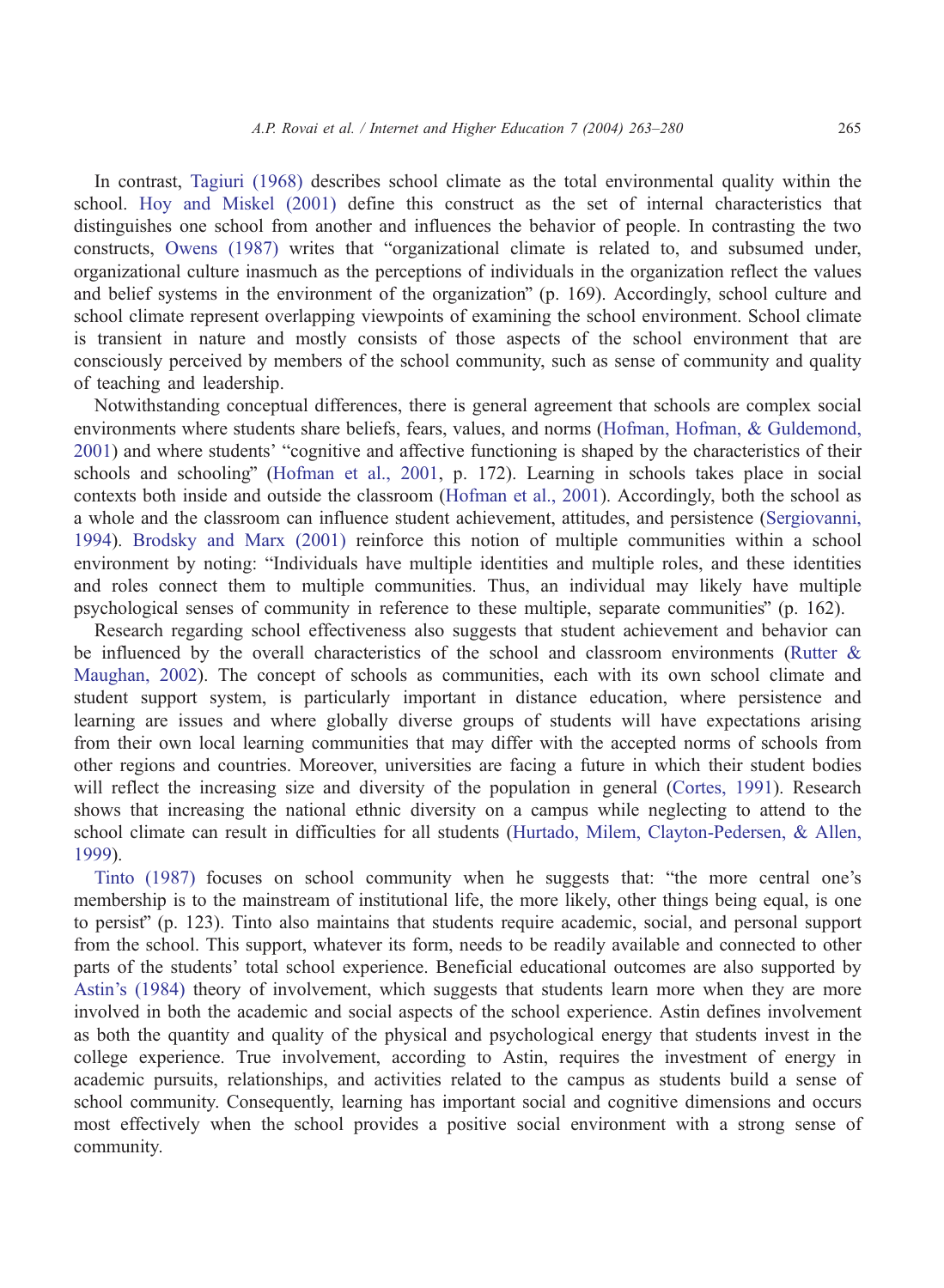When enrolled in distance education programs, student participation in institutional life is often limited and may consist of infrequent residencies with little face-to-face contact with other students, professors, and administrators, thus limiting the true involvement of distance students in institutional life. Consequently, there is a concern among some educators that distance education does not promote community [\(Brown & Duguid, 1996\)](#page-16-0). Their rationale is that on-campus experiences are needed to provide students with the language, customs, and artifacts that make online communities possible and that, without these experiences, effective communities cannot form online. According to [Astin's \(1984\)](#page-16-0) theory of involvement, such limitations can lead to decreased satisfaction with the entire college experience as well as decreased rates of student retention. In particular, [Astin \(1996\)](#page-16-0) found negative outcomes associated with forms of involvement that "either isolate the student from peers or remove the student physically from the campus" (p. 126). He listed characteristics of noninvolvement as including "... attending part-time, being employed off campus, [and] being employed full-time" (p. 126). Attending college at a distance is, therefore, consistent with Astin's view of noninvolvement. The challenge for distance educators, therefore, is to determine how best to nurture a sense of community among learners who are physically separated from each other, their teachers, and their school campus in order to help foster student persistence and learning.

# 1.2. Psychological sense of community

The modern emphasis on psychological sense of community originated in 1974 when psychologist Seymour Sarason described this construct as the "overarching value" of community psychology and defined it as "the perception of similarity to others, an acknowledged interdependence by giving to or doing for others what one expects from them [and] the feeling that one is part of a larger dependable and stable structure" ([Sarason, 1974,](#page-17-0) p. 157). More recently, researchers have elaborated and built on this definition. [Glynn \(1981\),](#page-16-0) for example, identifies homogeneity, interdependence, shared responsibility, and common goals and values as essential elements of sense of community. These elements have obvious linkages to the school climate construct as described by [Owens \(1987\).](#page-16-0) If one views school climate as the school's personality, then sense of community can be viewed as one way to characterize or measure that personality.

[McMillan and Chavis \(1986\)](#page-16-0) synthesized much of the early literature on community when they defined generalized sense of community as "a feeling that members have of belonging, a feeling that members matter to one another and to the group, and a shared faith that members' needs will be met through their commitment to be together"  $(p. 9)$ . [McMillan \(1996\)](#page-16-0) views sense of community as "a spirit of belonging together, a feeling that there is an authority structure that can be trusted, an awareness that trade and mutual benefit come from being together, and a spirit that comes from shared experiences that are preserved as art"  $(p. 315)$ . He describes trade as the benefit community members derive from one another and from the community. A community economy based on shared intimacy is a social economy, in which the medium of exchange is self-disclosure. He writes that at the outset, it is important that trades are of approximately equal value and that self-disclosures are at the same level. Once fair trading becomes an established practice in its history, the community will evolve to a stage where members give for the joy and privilege of giving, and no longer keep score. He asserts that a community is in a state of grace when it transcends such scorekeeping and members begin to enjoy giving for its own sake.

In a review of the literature, [Hill \(1996\)](#page-16-0) concludes that there is disagreement about the specific dimensions that make up psychological sense of community and suggests that this disagreement is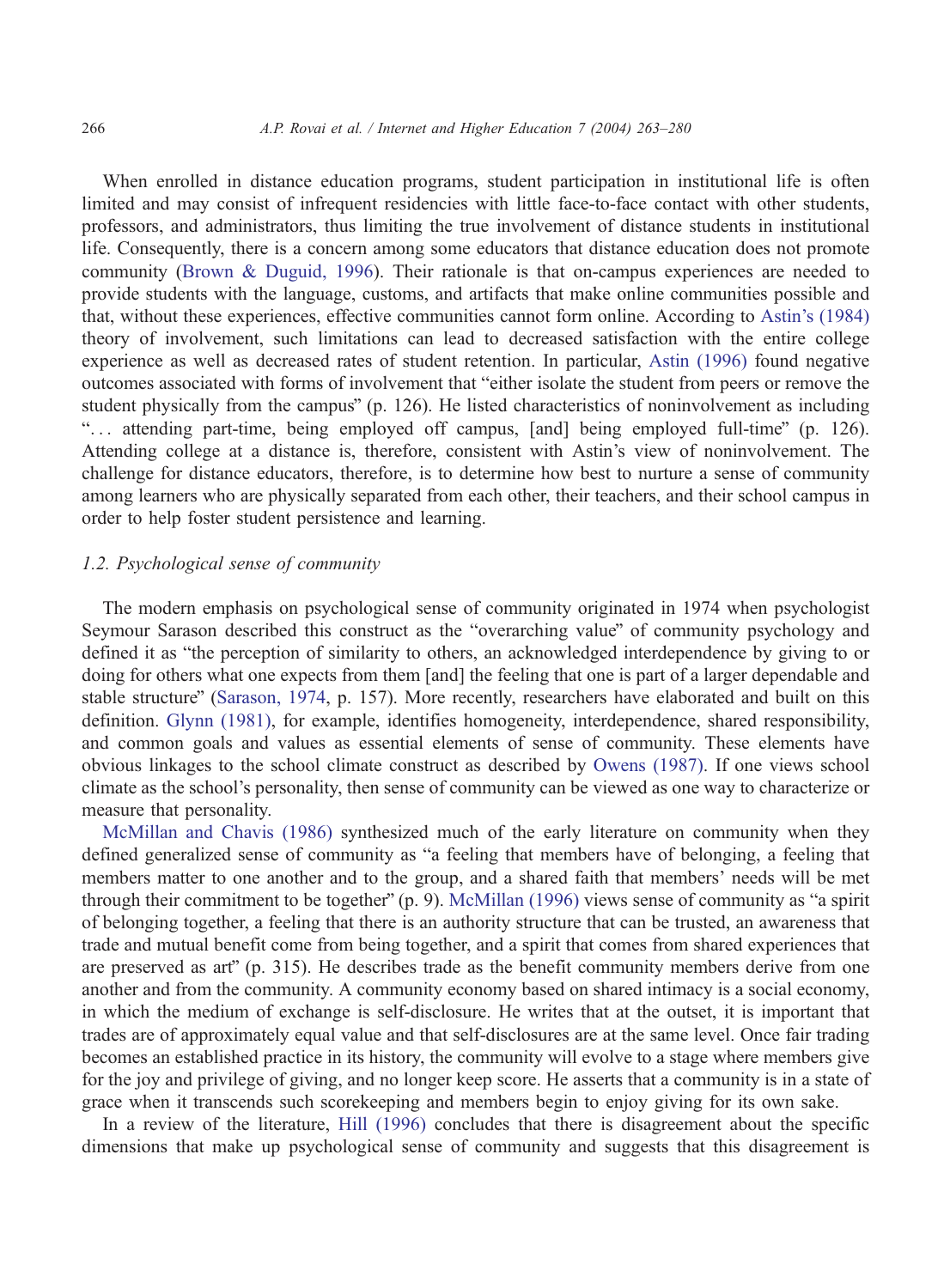because "some significant percentages of these aspects of psychological sense of community differ from setting to setting" (p.  $433$ ). One setting, which is the focus of the present study, is the school, to include the nontraditional virtual educational settings one encounters in ALN programs. [Royal and Rossi \(1997\)](#page-17-0) describe such a community as a learning environment where teamwork is prevalent, diversity is incorporated, and individuals care about, trust, and respect each other and share a vision for the future of the school, a common sense of purpose, and a common set of values.

Based on the general descriptions of community derived from the professional literature (e.g., [Glynn, 1981; McMillan, 1996; Royal & Rossi, 1997; Sarason, 1974\)](#page-16-0), one can theorize that members of school communities should feel that they belong and feel safe at the school, they trust others, they have ready access to others at the school, and they feel that they are supported by the school. They should also believe that they matter to other students and to the school; that they have duties and obligations to each other and to the school; and that they possess a shared faith that their educational needs will be met through their commitment to the shared goals and values of other students at the school.

Included in this school community framework are two underlying dimensions, which one can label social community and learning community ([Rovai, 2002\)](#page-16-0). Social community, derived primarily from the work of [McMillan and Chavis \(1986\)](#page-16-0) and [McMillan \(1996\),](#page-16-0) represents the feelings of the community of students regarding their spirit, cohesion, trust, safety, trade, interdependence, and sense of belonging. Learning community, on the other hand, consists of the feelings of learning community members regarding the degree to which they share group norms and values and the extent to which their educational goals and expectations are satisfied by group membership. Learning community, therefore, is closely related to the work of [Glynn \(1981\)](#page-16-0) and [Royal and Rossi](#page-17-0) (1997), who argue that common goals and values are essential elements of community; and [Strike \(2004\),](#page-17-0) who theorizes that normation (i.e., the willingness of students to internalize groupshared expectations) is an important aspect of a learning community. According to [Strike \(2004,](#page-17-0) pp. 221–222):

Community begins in learning the norms of those who care for and about us, and ends in caring for and about those whose norms we share... people begin to internalize the norms of communities because someone cares about them enough to share something they value. Normation begins with caring and belonging, not reasoning and not nature.

However, communities do not necessarily require the geographical proximity of their members, as one encounters in a traditional school setting. [Rheingold \(1993\)](#page-16-0) defines virtual communities as "social aggregations that emerge from the [Internet] when enough people carry on... public discussions long enough with sufficient human feeling, to form personal relationships in cyberspace" (p. 5). In order for online students to develop a strong sense of community, it is crucial that the learner feels part of a learning community where his or her contributions add to a common knowledge pool and where a community spirit is fostered through social interactions. [Moller \(1998\)](#page-16-0) encourages the development of communities in ALN courses. She writes that: "the potential of asynchronous learning can only be realized by designing experiences and environments which facilitate learning beyond the content–learner interaction. To that end, it becomes necessary to create learner support communities" (pp. 115–116). [Wegerif \(1998\)](#page-17-0) found the social dimension of online learning to be an important predictor of the success of the distance learner. He concludes that forming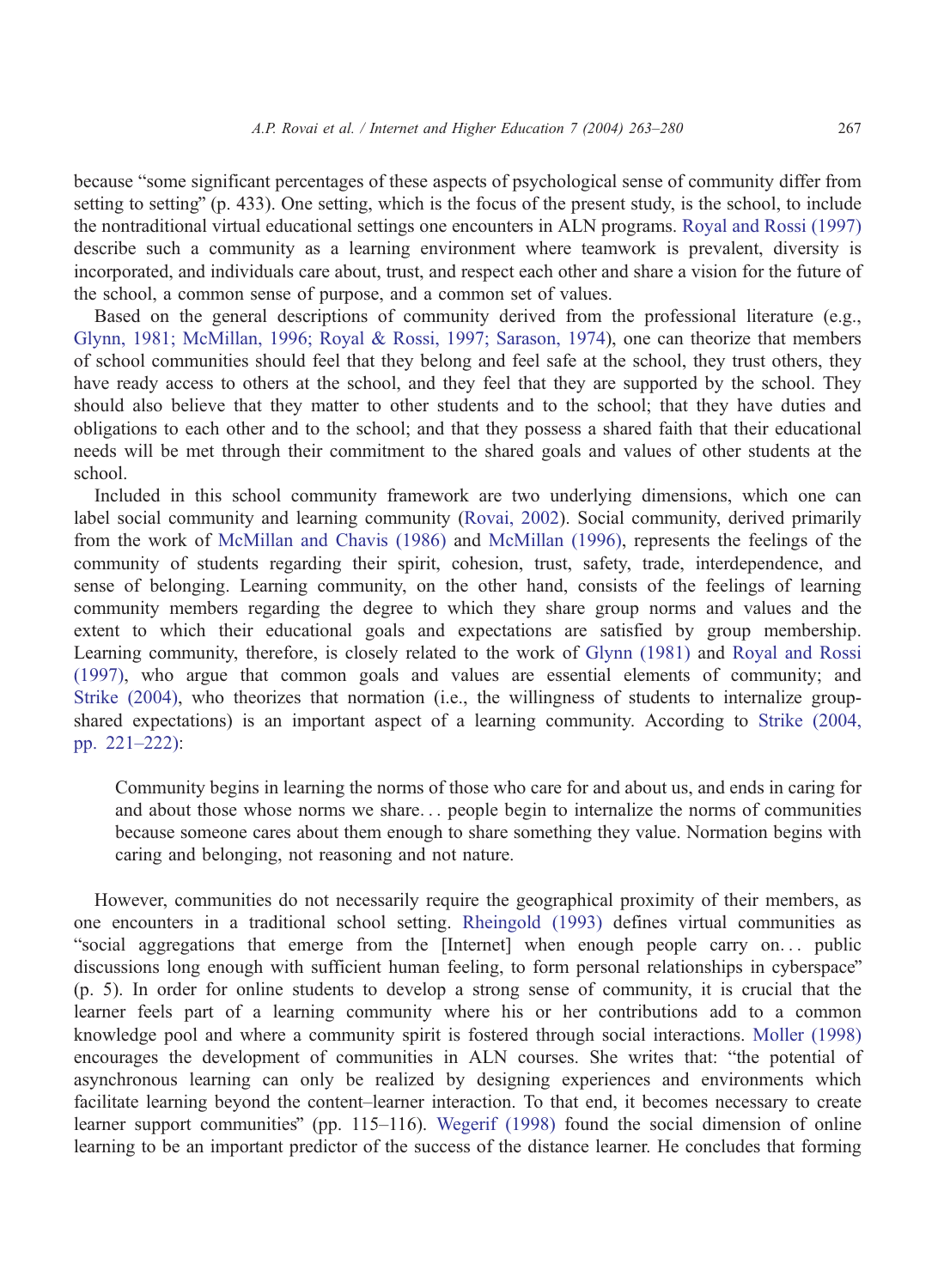a sense of community is a necessary first step for collaborative learning, without which students are likely to be unwilling to take the risks involved in learning.

## 1.3. Measuring school community

A review of the literature reveals that there are a limited number of self-report instruments available that purport to measure school environment, and most of the instruments located by the authors were developed with the K-12 school setting in mind. Moreover, the content assessed by these instruments varies greatly, reflecting the variety of definitions for the construct being measured. For example, the Charles F. Kettering Scale: School Climate Profile ([Kettering, 1987\)](#page-16-0) evaluates respect, trust, high morale, opportunity for input, continuous academic and social growth, cohesiveness, school renewal, and caring. The Tennessee School Climate Inventory ([Butler & Rakow, 1995\)](#page-16-0), on the other hand, evaluates order, leadership, environment, involvement (parents and community), instruction, expectations, and collaboration ([Stolp, 1994\)](#page-17-0). [Stern \(2001\)](#page-17-0) developed the Organizational Climate Index that provides a profile of the school based on development and control. The Campus Atmosphere Scale ([Lounsbury & DeNeui, 1995\)](#page-16-0) assesses students' feelings about sense of community on campus, while [Rovai \(2002\)](#page-16-0) developed the Classroom Community Scale (CCS), which evaluates sense of community in a classroom setting. However, there is no evidence to suggest the extent to which this instrument or the Campus Atmosphere Scale can distinguish between classroom and school communities.

The instruments identified above were designed with specific goals in mind, such as evaluating a school's readiness for individualizing instruction or gathering perceptions regarding school discipline. What is missing is an instrument that measures the psychological sense of community construct on a schoolwide basis that can be used in a variety of settings and educational levels, to include distance education, and that can discriminate between classroom and school communities. The present study responds to this problem.

#### 1.4. Purpose

Various researchers (e.g., [Calvino, 1998; Hill, 1996; Sonn, Bishop & Drew, 1999\)](#page-16-0) identify the need for extensive research in a variety of settings to understand fully sense of community. Accordingly, the purpose of this study is to draw from the CCS ([Rovai, 2002\)](#page-16-0), and its two subscales of social community and learning community, as well as the Campus Atmosphere Scale ([Lounsbury & DeNeui, 1995\)](#page-16-0) in order to develop and field-test an efficient and psychometrically sound instrument that is able to measure sense of community in classroom and school settings and to discriminate between classroom and schoolwide communities. The intent of the authors is to develop and validate the Classroom and School Community Inventory (CSCI), consisting of a sum scale for each of two forms: (a) a classroom form largely derived from the CCS ([Rovai, 2002\)](#page-16-0), and (b) a school form. The need for such an instrument is particularly important for research in distance education programs, where student persistence (e.g., [Carr,](#page-16-0) 2000; Frankola, 2001) and learning (e.g., [Abrami & Bures, 1996; Dellana et al., 2000; Noble, 2002\)](#page-15-0) are lingering issues. Additionally, a major limitation of current distance education research is the lack of analysis regarding how involvement theory applies to distance learners. Additional research is needed to address the impact of noninvolvement on the educational outcomes of distance education students and, if appropriate, to determine how to increase the involvement of distance education students in institutional life. An instrument that measures sense of community in school settings will help facilitate this research.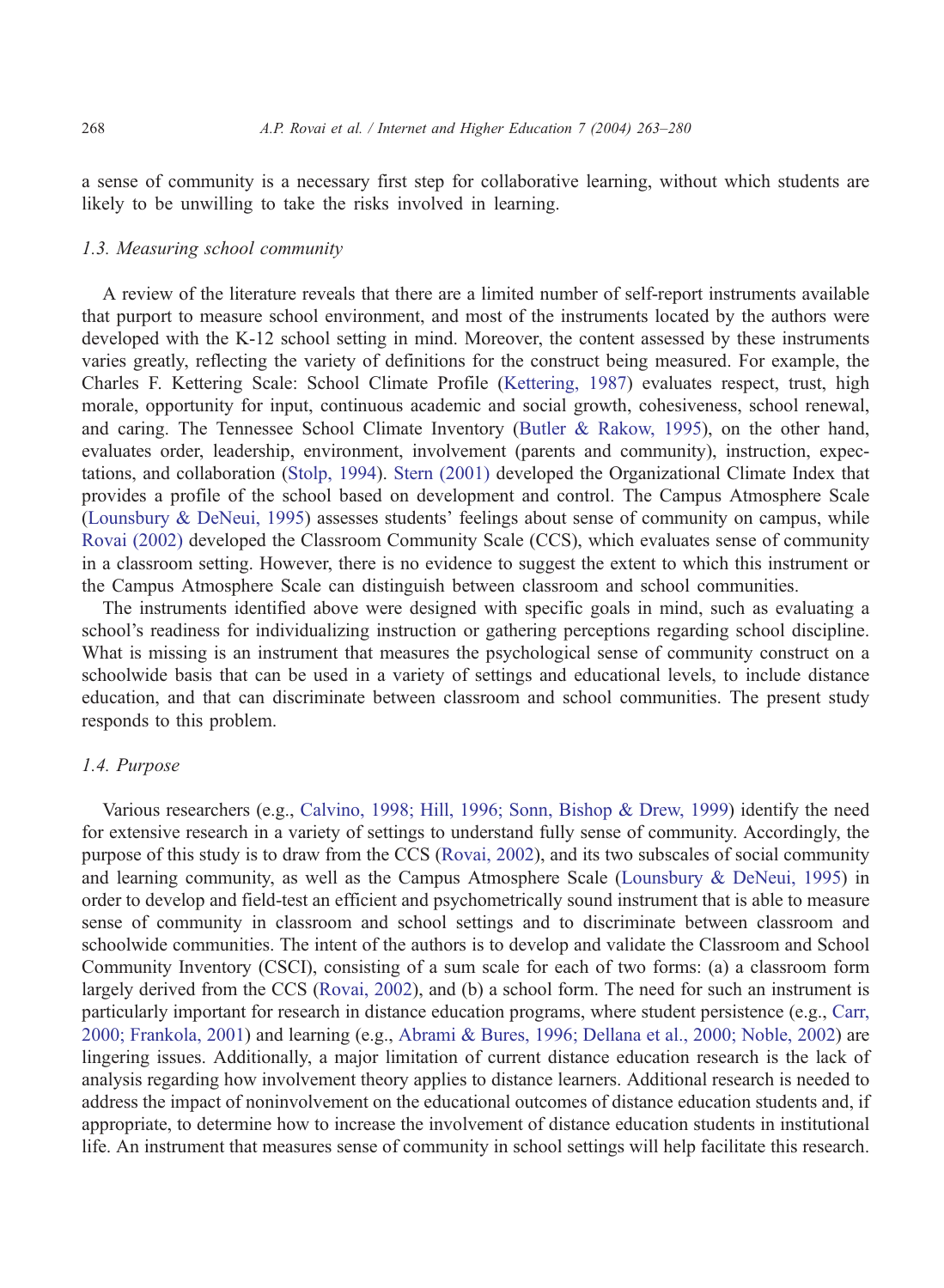## 2. Methodology

#### 2.1. Participants

The four schools contributing participants to the present study are located in the Metropolitan Hampton Roads region of the state of Virginia. This is largely an urban region with a population in excess of 1.5 million. Study participants  $(N=341)$  were obtained from an independent middle school (grades 7 and 8;  $n=57$ ), an independent high school (grades 9–12;  $n=127$ ), and undergraduate and graduate students from two universities  $(n=157)$ . All middle and high school students were enrolled in traditional programs, while university students where enrolled in either traditional  $(n=101)$  or fully online ( $n=56$ ) programs at either an independent university ( $n=84$ ) or a state university ( $n=73$ ). Out of the 325 participants who identified their gender and race, 228 (70%) were females and 97 (30%) were males; 38 (12%) were African American, 11 (3%) were Asian/Pacific Islander, 247 (76%) were Caucasian, 10 (3%) were Hispanic, and 19 (6%) classified themselves as others. All university students were education majors, explaining the greater percentage of females in the study.

#### 2.2. Instrumentation

The CCS ([Rovai, 2002\)](#page-16-0) and the Dean Alienation Scale ([Dean, 1961\)](#page-16-0) were used in the present study in order to help evaluate the validity of the CSCI. The first instrument, the CCS, is an existing selfreport questionnaire consisting of 20 self-report items that examine community within the classroom setting. Items include "I feel isolated in this course and I feel that this course is like a family." Following each item is a five-point Likert scale of potential responses: strongly agree, agree, neutral, disagree, and strongly disagree. Scores on each item can range from 0 to 4, with higher scores reflecting a stronger sense of classroom community. Total instrument scores can range from 0 to 80, and each subscale can range from 0 to 40. The instrument produces two subscales: social community and learning community. [Rovai \(2002\)](#page-16-0) reports that Cronbach's coefficient  $\alpha$  for the overall scale is 0.93. Reliability coefficients for social community and learning community are 0.92 and 0.87, respectively.

The Dean Alienation Scale ([Dean, 1961\)](#page-16-0) was used to operationalize alienation, a construct Dean describes as consisting of feelings of social isolation, powerless, and normlessness with society at large. This self-report instrument consists of 24 items such as "the future looks very dismal" and "people's ideas change so much that I wonder if we'll ever have anything to depend on." Following each item is a five-point Likert scale of potential responses: strongly agree, agree, uncertain, disagree, and strongly disagree. Participants check the place on the scale that best reflects their feelings about the item. Scores are computed by adding points assigned to each of the five-point items based on a scoring scheme that ranges from a low of 1 to a high of 5. Higher scores represent higher levels of alienation. The scale can range from 24 to 120. [Dean \(1961\)](#page-16-0) reports that split-half internal consistency reliability is 0.78.

#### 2.3. Procedures

The first step was development by the authors of a preliminary set of 40 items to measure school community. In the next step, a panel of four university faculty at two universities who conducted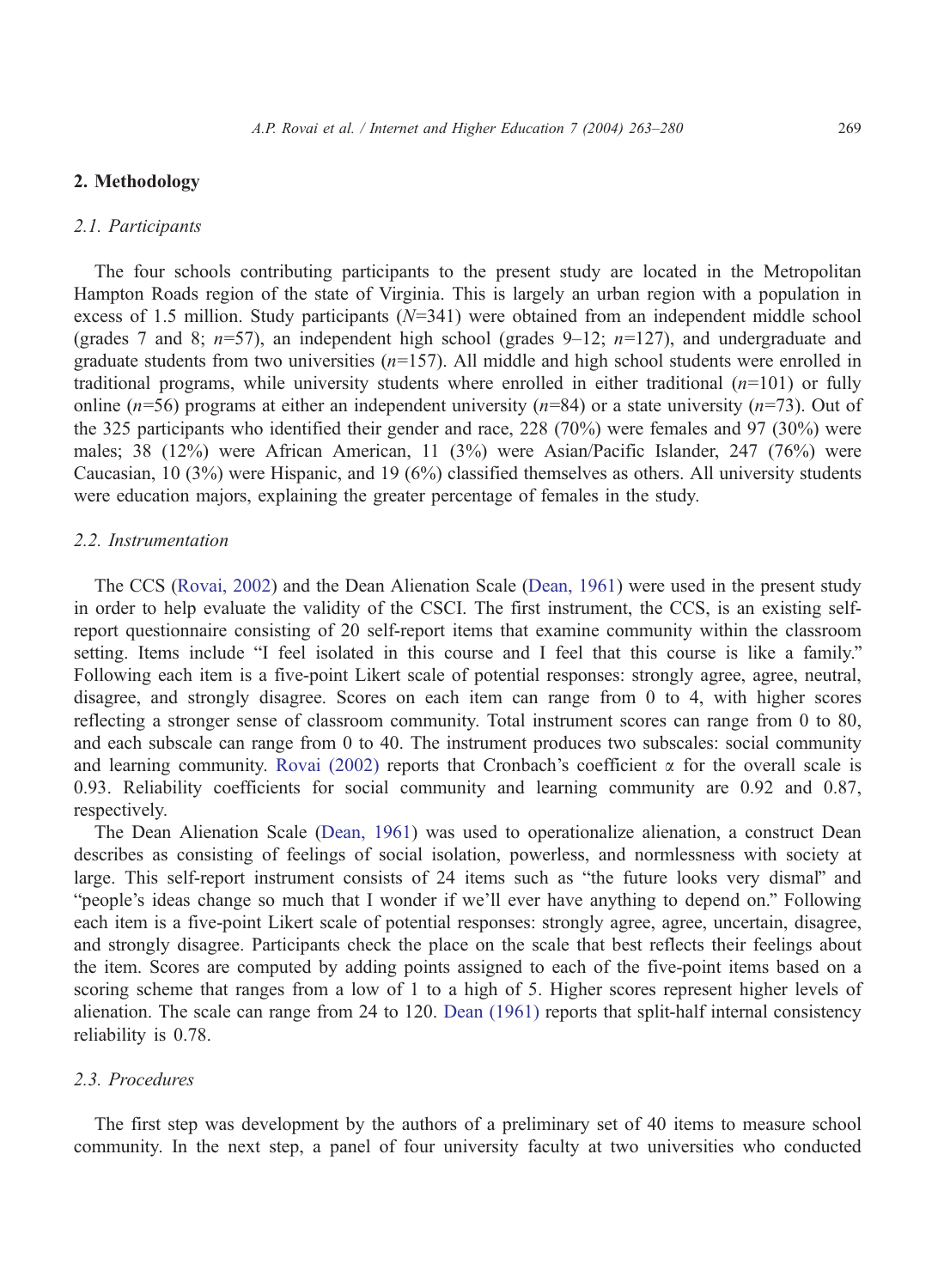previous research in the psychological sense of community construct was asked to evaluate each item on a semantic differential scale anchored by totally relevant (a score of 5) to totally not relevant (a score of 1). All items receiving at least one score of 3 or lower or two scores of 4 were removed from the set. Study participants were then measured on the revised set of school community measures consisting of 32 items as well as the CCS and the Dean Alienation Scale described above. In each instance, the CCS was given first followed by the school community items and then the Dean Alienation Scale. Participants completed the instruments either in class or online, depending on whether they were enrolled in a traditional or distance education program. Students received no incentives for volunteering to participate in this study. Scores for each form are computed by adding points assigned to each of the items. Items are reverse-scored where appropriate to ensure the least favorable choice is always assigned a value of 0 and the most favorable choice is assigned a value of 4.

The factor structure of the revised set of school community items was then evaluated for simple structure, parsimony, and psychological meaningfulness using maximum likelihood factor analysis with direct oblimin rotation. Items were retained for further analysis if they had a loading of 0.30 or higher on a factor, and if the factor loading was at least 0.15 higher than loadings on other factors. As the result of this analysis, the set of school community items was refined to a shorter version consisting of 20 items.

Next, a follow-on confirmatory factor analysis was conducted using a pooled set consisting of the 20 school community items along with the 20 items that comprise the CCS in order to confirm the factor structures of both instruments and to ensure items loaded unambiguously on either the classroom or school scales. The criterion used to evaluate simple structure was that each item loaded unambiguously on only one factor with a loading of 0.60 or higher. Ambiguous items from both scales were eliminated. Additionally, item reliability was conducted based on the internal consistency (Cronbach's a) of each form in order to determine the impact on form reliability if each item, in turn, was deleted. Items not consistent with the rest of the scale were removed. The result of this analysis is a parsimonious solution consisting of 10 classroom community and 10 school community five-point Likert scale items, divided into two forms (see Appendix A). The total possible scores for each form range from 0 to 40, with higher scores reflecting stronger sense of community. Subscale scores can range from 0 to 20.

## 2.4. Research design and data analysis

The present study uses a quantitative methodology to establish the extent of the validity and reliability of the CSCI, consisting of classroom community and school community forms, among students in traditional and online learning environments. Confirmatory maximum likelihood factor analysis of the data is conducted to examine construct validity and to determine the dimensionality of the CSCI. An oblique rotation (i.e., direct oblimin), which allows some correlation between factors, is used in order to achieve a more interpretable simple structure. The rationale for using an oblique rotation is that the underlying dimensions of sense of community are likely to be correlated.

Reliability analysis is conducted using Cronbach's coefficient  $\alpha$  in order to establish the internal consistency characteristics of both forms of the scale. Finally, instrument stability is evaluated using pretest and posttest measurements with a 2-week interval between measurements. The specific procedures used for each analysis are described in greater detail in Section 3 below.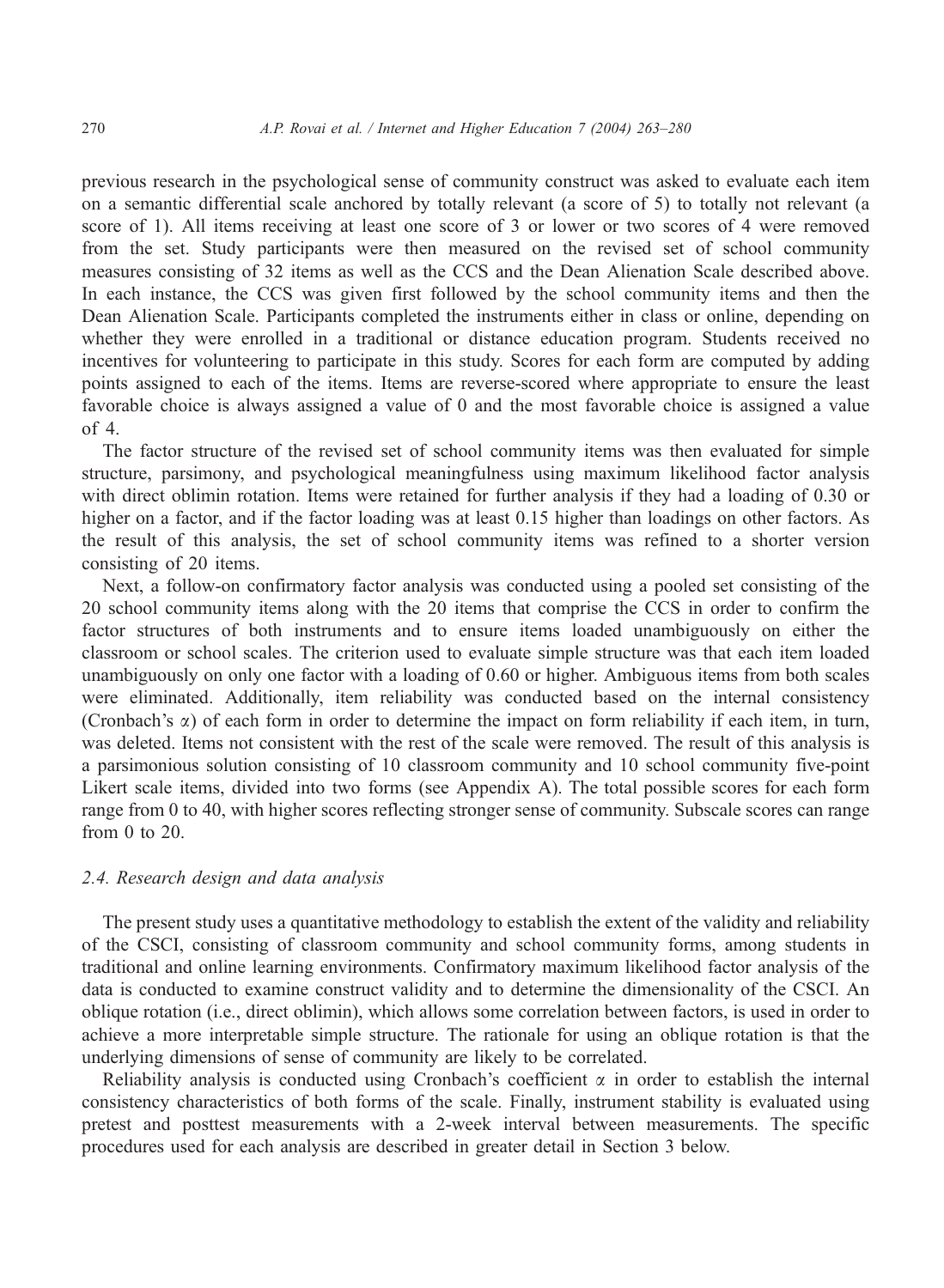# 3. Results

Table 1

The results presented below pertain to the CSCI, as described in Section 2 above, which consists of 10 classroom community and 10 school community items, divided into the classroom form and the school form. The classroom form possesses a Flesh–Kincaid grade level score of 5.9 and Flesh reading ease score of 73.9. The Flesch–Kincaid grade level score rates text on a U.S. grade school level, and the Flesh reading ease score rates text on a 100-point scale; the higher the score, the easier it is to understand the text ([Flesch, 1948\)](#page-16-0). The school form possesses a Flesh–Kincaid grade level score of 5.8 and a Flesh reading ease score of 74.5. The pooled means (with standard deviations in parentheses) for classroom community as measured by the classroom form (scores can range from 0 to 40), as well as the social community and learning community subscales, were  $30.57$  (5.62), 15.49 (3.31), and 15.08 (4.03), respectively. The results for school community and its two subscales using the school form were 27.35 (5.99), 12.52 (4.20), and 14.83 (3.22), respectively. Additionally, means and standard deviations for classroom community as measured by the CCS, which can range from 0 to 80, as well as its two subscales of social community and learning community, were 59.85 (11.35), 30.19 (5.56), and 29.58 (7.67), respectively. Alienation, as measured by the Dean Alienation Scale, was 65.79 (11.95) based on a scale that can range from 14 to 120. Descriptive statistics for subpopulations are displayed in Table 1. These statistics were not based on representative samples. Rather, participants were from two universities and two independent schools.

A multivariate analysis of variance was conducted using type course (traditional university, online university) as the independent variable and total scores on the two CSCI forms as the dependent

| Subpopulations            | $\boldsymbol{n}$ | Total        | Social community | Learning community |
|---------------------------|------------------|--------------|------------------|--------------------|
| Classroom form            |                  |              |                  |                    |
| Traditional university    | 101              | 31.15 (5.66) | 16.53(2.69)      | 14.61(4.50)        |
| Online university         | 56               | 29.52 (5.43) | 13.59 (3.49)     | 15.93(2.87)        |
| Traditional high school   | 127              | 30.41 (5.95) | 15.16(3.74)      | 15.25(2.87)        |
| Traditional middle school | 57               | 30.26(6.01)  | 15.20(3.96)      | 15.06(3.01)        |
| Females                   | 228              | 30.40 (5.48) | 15.55(3.26)      | 14.85(4.17)        |
| Males                     | 97               | 27.08 (5.40) | 12.67(3.42)      | 14.42(2.71)        |
| African American          | 38               | 31.57(5.01)  | 15.50(2.89)      | 16.07(3.08)        |
| Caucasian                 | 247              | 29.79 (5.65) | 15.38 (3.38)     | 14.41(4.31)        |
| School form               |                  |              |                  |                    |
| Traditional university    | 101              | 28.65 (5.65) | 12.75(3.88)      | 15.90(3.10)        |
| Online university         | 56               | 25.73 (5.94) | 9.50(3.95)       | 16.23(2.78)        |
| Traditional high school   | 127              | 26.92(6.09)  | 13.12(4.08)      | 13.80(3.04)        |
| Traditional middle school | 57               | 27.61 (6.04) | 13.77(4.01)      | 13.84(3.13)        |
| Females                   | 228              | 27.69 (5.62) | 12.51(4.22)      | 15.18(2.86)        |
| Males                     | 97               | 25.86 (6.65) | 12.23(4.33)      | 13.63(3.69)        |
| African American          | 38               | 27.32 (5.00) | 11.69(3.49)      | 15.63(3.23)        |
| Caucasian                 | 247              | 27.40 (5.94) | 12.72 (4.19)     | 14.68(3.14)        |

|  | Sizes, means, and standard deviations for subpopulations measured using the CSCI |  |
|--|----------------------------------------------------------------------------------|--|
|  |                                                                                  |  |

N=341. Only 325 participants divulged information about their gender and ethnicity.

Total community scores can range from a low of 0 to a high of 40; social and learning community scores can range from a low of 0 to a high of 20. Higher scores reflect stronger sense of community. Standard deviations are enclosed in parentheses.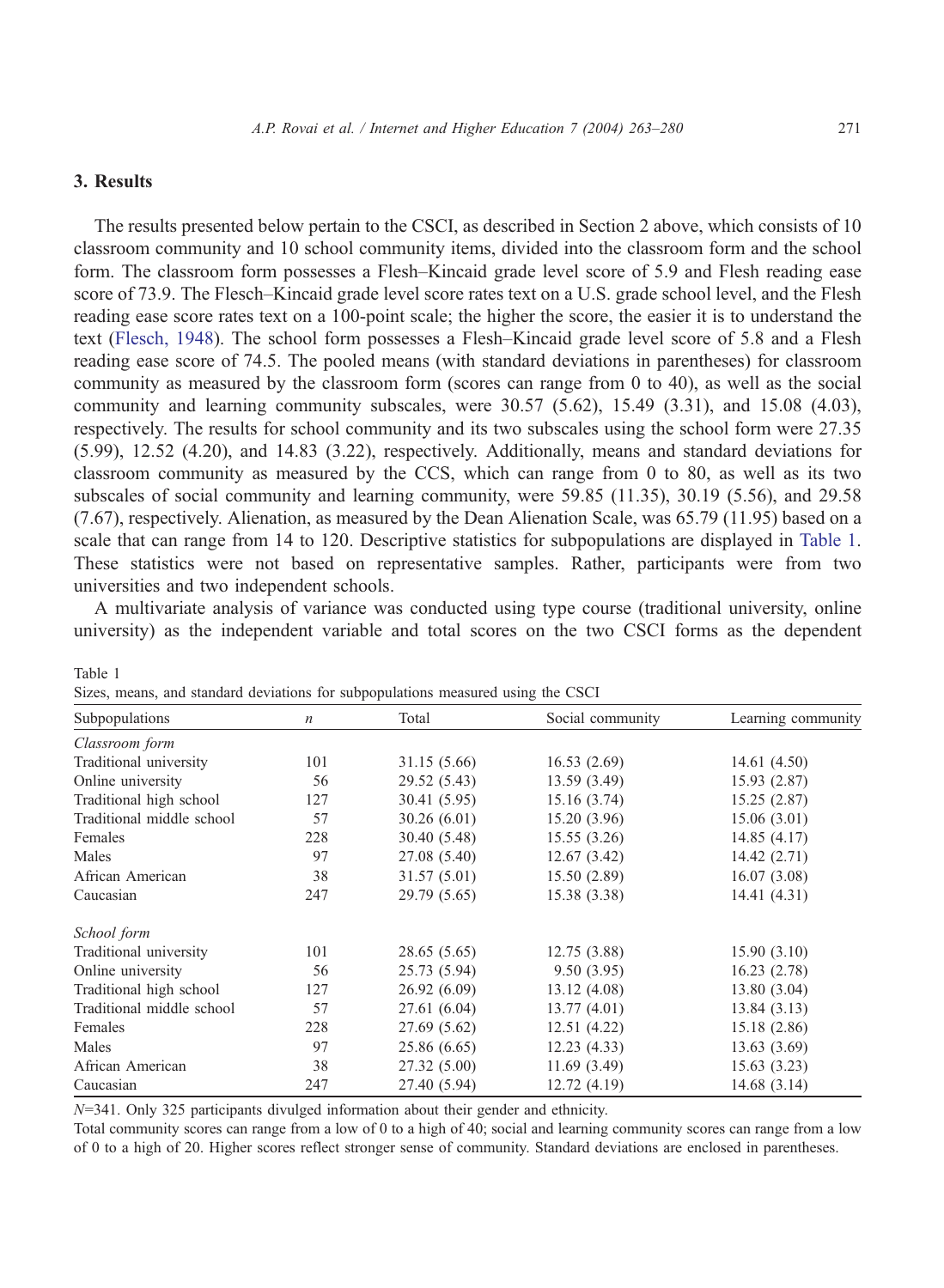<span id="page-9-0"></span>

| Table 2 |                                         |  |
|---------|-----------------------------------------|--|
|         | Correlation matrix of instrument scores |  |

| <b>Measures</b>                | 2                 | 3    | $\overline{4}$ | 5    | 6    |      | 8    | 9    | 10      |
|--------------------------------|-------------------|------|----------------|------|------|------|------|------|---------|
| $(1)$ CSCI CF total            | 0.71              | 0.82 | 0.62           | 0.42 | 0.63 | 0.95 | 0.68 | 0.91 | $-0.40$ |
| (2) CSCI CF social community   | $\qquad \qquad -$ | 0.16 | 0.61           | 0.59 | 0.38 | 0.62 | 0.88 | 0.29 | $-0.38$ |
| (3) CSCI CF learning community |                   |      | 0.36           | 0.10 | 0.57 | 0.79 | 0.31 | 0.95 | $-0.31$ |
| $(4)$ CSCI SF total            |                   |      |                | 0.86 | 0.74 | 0.50 | 0.46 | 0.41 | $-0.43$ |
| (5) CSCI SF social community   |                   |      |                |      | 0.29 | 0.27 | 0.38 | 0.13 | $-0.29$ |
| (6) CSCI SF learning community |                   |      |                |      |      | 0.56 | 0.35 | 0.57 | $-0.50$ |
| $(7)$ CCS total                |                   |      |                |      |      |      | 0.80 | 0.90 | $-0.47$ |
| (8) CCS social community       |                   |      |                |      |      |      |      | 0.46 | $-0.43$ |
| (9) CCS learning community     |                   |      |                |      |      |      |      |      | $-0.41$ |
| $(10)$ Alienation              |                   |      |                |      |      |      |      |      |         |

 $p<0.05$ . ns=not significant.

CF=classroom form; SF=school form; CCS=Classroom Community Scale ([Rovai, 2002\)](#page-16-0).

variables. Using Wilks'  $\Lambda$  as the criterion, the traditional university group scored higher than the online university group  $[A=0.94, F(2,154)=4.62, p=0.01, \eta^2=0.06]$ . Using analysis of variance procedures on each dependent variable as post-hoc test, the groups differed significantly on only school community  $[F(1,155)=9.26, p=0.003, \eta^2=0.06].$ 

#### Table 3

Descriptive statistics for CSCI items

| Item                                                                   | $\boldsymbol{M}$ | S.D. |
|------------------------------------------------------------------------|------------------|------|
| Classroom form                                                         |                  |      |
| (1) I feel that students in this course care about each other          | 3.26             | 0.72 |
| (2) I feel that I receive timely feedback in this course               | 2.98             | 1.10 |
| (3) I feel connected to others in this course                          | 3.06             | 0.86 |
| (4) I feel that this course results in only modest learning            | 2.66             | 1.11 |
| (5) I trust others in this course                                      | 3.09             | 0.77 |
| (6) I feel that I am given ample opportunities to learn in this course | 3.13             | 0.87 |
| (7) I feel that I can rely on others in this course                    | 3.00             | 0.78 |
| (8) I feel that my educational needs are not being met in this course  | 3.02             | 1.09 |
| (9) I feel confident that others in this course will support me        | 3.07             | 0.74 |
| (10) I feel that this course does not promote a desire to learn        | 3.29             | 0.77 |
| School form                                                            |                  |      |
| (1) I have friends at this school to whom I can tell anything          | 2.55             | 1.27 |
| (2) I feel that this school satisfies my educational goals             | 3.04             | 0.79 |
| (3) I feel that I matter to other students at this school              | 2.63             | 0.91 |
| (4) I feel that this school gives me ample opportunities to learn      | 3.08             | 0.79 |
| (5) I feel close to others at this school                              | 2.69             | 0.96 |
| (6) I feel that this school does not promote a desire to learn         | 3.12             | 0.83 |
| (7) I regularly talk to others at this school about personal matters   | 2.01             | 1.22 |
| (8) I share the educational values of others at this school            | 2.70             | 0.88 |
| (9) I feel that I can rely on others at this school                    | 2.65             | 0.89 |
| $(10)$ I am satisfied with my learning at this school                  | 2.89             | 0.91 |

Negatively worded items were reverse scored. Scores can range from a low of 0 to a high of 4. Higher scores reflect stronger sense of community.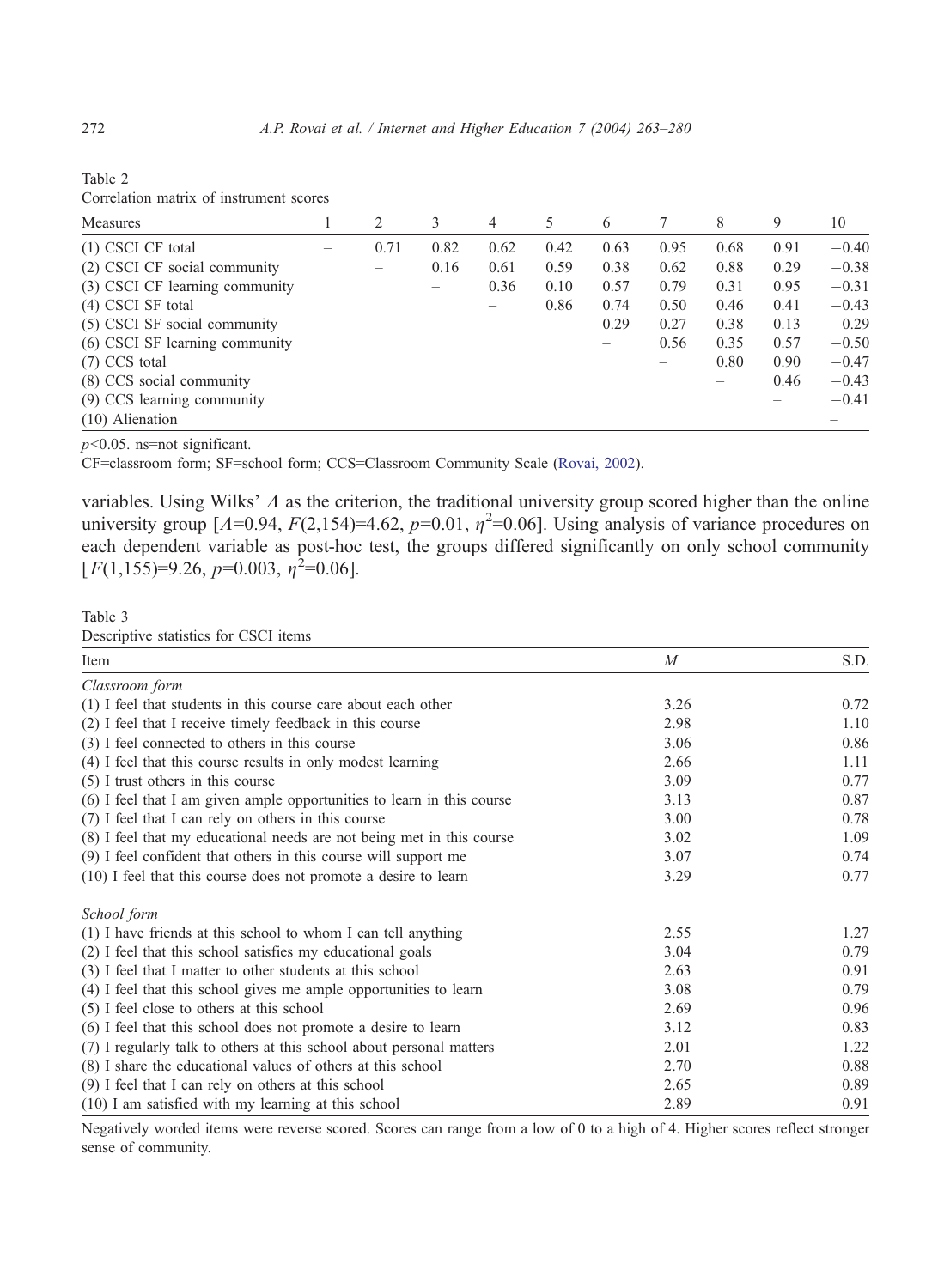[Table 2](#page-9-0) presents the correlations between the two CSCI forms, the CCS and the Dean Alienation Scale. As expected, each form of the CSCI was inversely related to the Dean Alienation Scale. Internal consistency estimates of reliability were also calculated for the CSCI using Cronbach's coefficient a. Reliability for the classroom form and school form were 0.84 and 0.83, respectively. Additionally, internal consistency coefficients for the social community and learning community subscales of the classroom form were 0.90 and 0.87, respectively, and for the school form the coefficients were 0.85 and 0.82, respectively. Stability estimates were calculated using Pearson  $r$ correlation coefficients and a 2-week interval between pretest and posttest measurements. Stability for each CSCI form was .91.

The set of 10 classroom community items and 10 school community items consists of equal numbers of social community and learning community items. On each form, oddly numbered items pertain to social community and evenly numbered items concern learning community. Descriptive statistics for items from each form are displayed in [Table 3.](#page-9-0) Table 4 is a correlation matrix of items. It reveals that most test items are correlated with each other, with intraform correlations showing stronger correlation coefficients than interform correlations. Scores on all 20 items were analyzed using maximum likelihood factor analysis with direct oblimin rotation. The Kaiser–Meyer–Olkin measure of sampling adequacy was 0.88—a meritorious value suggesting that none of the CSCI items violated the factor analysis assumption of no multicollinearity. Additionally, Bartlett's test of sphericity was significant ( $p<0.001$ ), providing evidence that the analyzed data do not produce an identity matrix and are thus approximately multivariate normal and acceptable for maximum likelihood factor analysis.

| Item         | 2  | 3    | 4  | 5                        | 6 | 7              | 8                        | 9                                                                                    | 10        | 11                       | 12 | 13                  | 14 | 15                                      | 16             | 17 | 18                                                          | 19               | 20   |
|--------------|----|------|----|--------------------------|---|----------------|--------------------------|--------------------------------------------------------------------------------------|-----------|--------------------------|----|---------------------|----|-----------------------------------------|----------------|----|-------------------------------------------------------------|------------------|------|
| $(1)$ CF-1   | ns | 0.69 | ns | $0.61$ ns                |   | $0.66$ ns      |                          |                                                                                      |           |                          |    |                     |    | $0.62$ 0.15 0.37 0.21 0.34 0.13 0.46 ns |                |    | $0.32$ 0.41 0.47                                            |                  | 0.22 |
| $(2) CF-2$   |    | ns   |    | $0.43$ 0.15 0.63         |   | ns             | $0.59$ ns                |                                                                                      | $0.56$ ns |                          |    | $0.36$ 0.17 0.36 ns |    |                                         | $0.28$ ns      |    | $0.30$ ns                                                   |                  | 0.43 |
| $(3)$ CF-3   |    |      |    |                          |   |                |                          | 0.16 0.60 0.13 0.73 0.16 0.68 0.20 0.46 0.30 0.45 0.19 0.55 0.16 0.37 0.36 0.49 0.31 |           |                          |    |                     |    |                                         |                |    |                                                             |                  |      |
| $(4) CF-4$   |    |      |    | ns                       |   |                |                          | 0.63 0.13 0.54 0.12 0.61 0.15 0.29 0.18 0.28 0.20 0.23 ns                            |           |                          |    |                     |    |                                         |                |    |                                                             | $0.16$ 0.20 0.39 |      |
| $(5)$ CF-5   |    |      |    | $\overline{\phantom{m}}$ |   | $0.13$ 0.65 ns |                          |                                                                                      |           |                          |    |                     |    |                                         |                |    | 0.65 0.17 0.35 0.26 0.37 0.23 0.42 0.15 0.21 0.41 0.45 0.30 |                  |      |
| $(6)$ CF-6   |    |      |    |                          |   |                |                          | $0.11$ $0.60$ $0.15$ $0.70$ ns                                                       |           |                          |    |                     |    | $0.44$ 0.19 0.45 0.13 0.37 ns           |                |    |                                                             | $0.32$ 0.16 0.54 |      |
| $(7)$ CF-7   |    |      |    |                          |   |                |                          | $0.11$ 0.79 0.23 0.47                                                                |           |                          |    |                     |    | $0.26$ 0.51 0.16 0.60 ns                |                |    | $0.36$ 0.41 0.61 0.23                                       |                  |      |
| $(8) CF-8$   |    |      |    |                          |   |                | $\overline{\phantom{0}}$ | ns                                                                                   | $0.63$ ns |                          |    | $0.35$ 0.10 0.39 ns |    |                                         | $0.31$ ns      |    | $0.25$ ns                                                   |                  | 0.46 |
| $(9)$ CF-9   |    |      |    |                          |   |                |                          |                                                                                      |           |                          |    |                     |    |                                         |                |    | 0.25 0.36 0.32 0.44 0.20 0.50 0.20 0.30 0.36 0.52 0.30      |                  |      |
| $(10)$ CF-10 |    |      |    |                          |   |                |                          |                                                                                      |           | ns                       |    |                     |    | $0.50$ 0.16 0.43 0.22 0.44 ns           |                |    |                                                             | $0.38$ 0.21 0.54 |      |
| $(11)$ SF-1  |    |      |    |                          |   |                |                          |                                                                                      |           | $\overline{\phantom{m}}$ | ns | $0.48$ ns           |    | $0.67$ ns                               |                |    | $0.69$ 0.11 0.37 ns                                         |                  |      |
| $(12)$ SF-2  |    |      |    |                          |   |                |                          |                                                                                      |           |                          |    |                     |    | $0.29$ 0.57 0.20 0.47 ns                |                |    |                                                             | $0.44$ 0.28 0.65 |      |
| $(13)$ SF-3  |    |      |    |                          |   |                |                          |                                                                                      |           |                          |    |                     |    |                                         |                |    | 0.31 0.69 0.26 0.40 0.42 0.62 0.26                          |                  |      |
| $(14)$ SF-4  |    |      |    |                          |   |                |                          |                                                                                      |           |                          |    |                     |    |                                         | $0.20$ 0.49 ns |    |                                                             | 0.33 0.30 0.59   |      |
| $(15)$ SF-5  |    |      |    |                          |   |                |                          |                                                                                      |           |                          |    |                     |    |                                         |                |    | 0.16 0.62 0.30 0.58 0.18                                    |                  |      |
| $(16)$ SF-6  |    |      |    |                          |   |                |                          |                                                                                      |           |                          |    |                     |    |                                         |                | ns |                                                             | $0.36$ 0.24 0.45 |      |
| $(17)$ SF-7  |    |      |    |                          |   |                |                          |                                                                                      |           |                          |    |                     |    |                                         |                |    | ns                                                          | $0.36$ ns        |      |
| $(18)$ SF-8  |    |      |    |                          |   |                |                          |                                                                                      |           |                          |    |                     |    |                                         |                |    | $\overline{\phantom{0}}$                                    | 0.46 0.49        |      |
| $(19)$ SF-9  |    |      |    |                          |   |                |                          |                                                                                      |           |                          |    |                     |    |                                         |                |    |                                                             |                  | 0.31 |
| $(20)$ SF-10 |    |      |    |                          |   |                |                          |                                                                                      |           |                          |    |                     |    |                                         |                |    |                                                             |                  |      |

Intercorrelations for classroom form (CF) and school form (SF) items

 $p<0.05$ . ns=not significant.

Table 4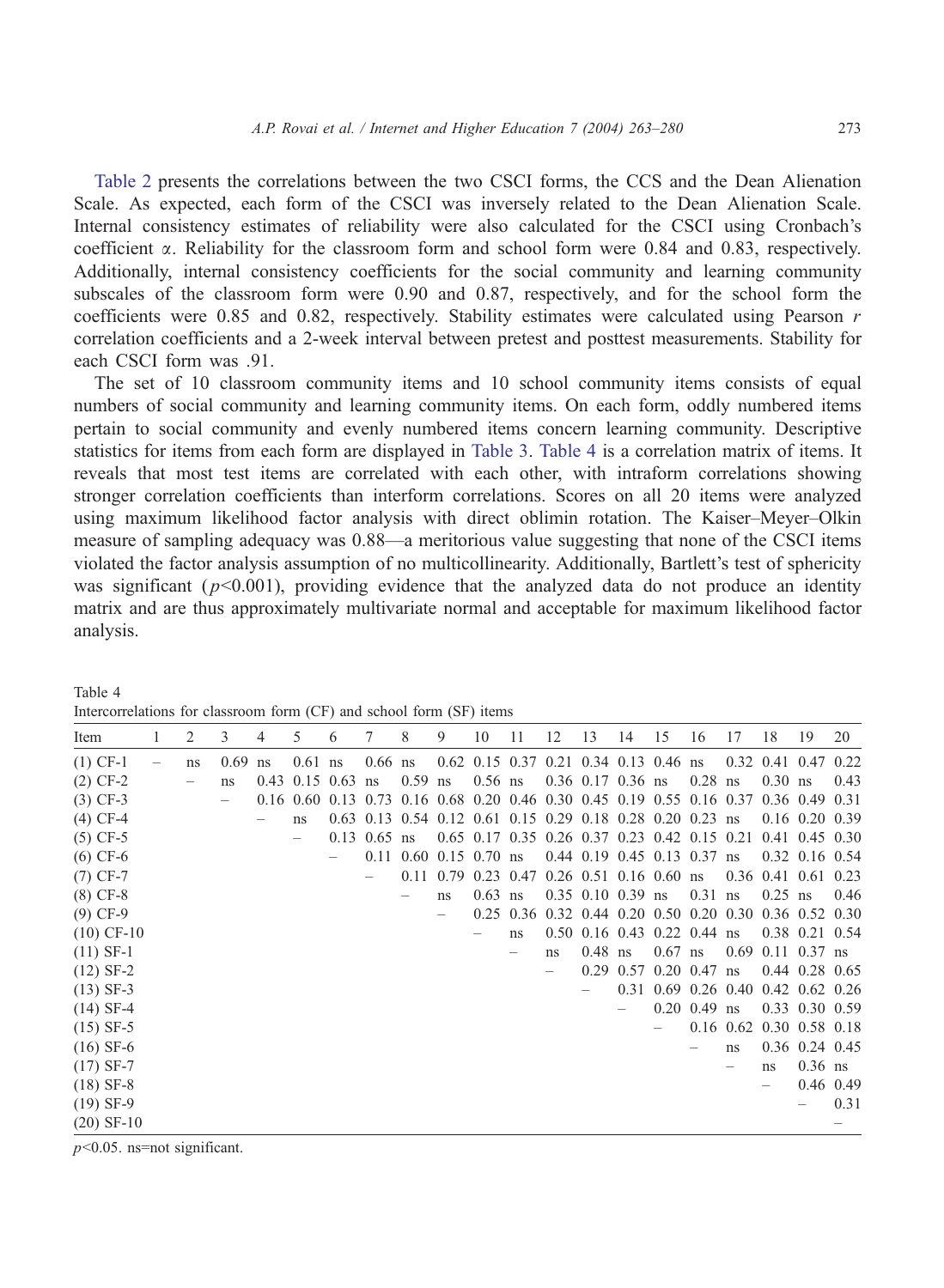Table 5

Pooled social community CSCI items, maximum likelihood factor loadings using direct oblimin rotation, and communalities

| Items                                                                | $F_1$ | F <sub>2</sub> | $F_3$ | $F_{4}$ | h <sup>2</sup> |
|----------------------------------------------------------------------|-------|----------------|-------|---------|----------------|
| Classroom form                                                       |       |                |       |         |                |
| (1) I feel that students in this course care about each other        | 0.78  | 0.03           | 0.43  | $-0.22$ | 0.61           |
| (3) I feel connected to others in this course                        | 0.82  | 0.16           | 0.51  | $-0.29$ | 0.67           |
| $(5)$ I trust others in this course                                  | 0.75  | 0.14           | 0.38  | $-0.30$ | 0.57           |
| (7) I feel that I can rely on others in this course                  | 0.89  | 0.16           | 0.58  | $-0.24$ | 0.82           |
| (9) I feel confident that others in this course will support me      | 0.85  | 0.17           | 0.46  | $-0.31$ | 0.72           |
| School form                                                          |       |                |       |         |                |
| (1) I have friends at this school to whom I can tell anything        | 0.45  | 0.05           | 0.74  | $-0.11$ | 0.56           |
| (3) I feel that I matter to other students at this school            | 0.49  | 0.19           | 0.82  | $-0.42$ | 0.73           |
| (5) I feel close to others at this school                            | 0.59  | 0.16           | 0.89  | $-0.34$ | 0.82           |
| (7) I regularly talk to others at this school about personal matters | 0.35  | 0.05           | 0.70  | $-0.04$ | 0.50           |
| (9) I feel that I can rely on others at this school                  | 0.60  | 0.17           | 0.77  | $-0.38$ | 0.67           |

Extracted factors:  $F_1$ —classroom social community;  $F_2$ —classroom learning community;  $F_3$ —school social community;  $F_4$  school learning community.

Three criteria were used to determine the number of factors to extract: the scree plot, the Kaiser– Gutman Rule, and psychological meaningfulness. In the present study, the scree plot and the Kaiser– Gutman Rule provided evidence that the hypothesis of unidimensionality was not supported since four factors possessed eigenvalues of 1.00 or greater. An examination of the structure and pattern coefficients suggested that the four-factor solution has good simple structure and could be meaningfully interpreted as classroom social community, classroom learning community, school social community, and school learning community, despite the consequence of using an oblique rotation that produced more ambiguous item loadings. Factor structure statistics are displayed in two tables for ease of reading. Table 5 lists only the social community items from both forms and Table 6

Table 6

Pooled learning community CSCI items, maximum likelihood factor loadings using direct oblimin rotation, and communalities

| Items                                                                  | F <sub>1</sub> | F <sub>2</sub> | $F_3$ | $F_4$   | h <sup>2</sup> |
|------------------------------------------------------------------------|----------------|----------------|-------|---------|----------------|
| Classroom form                                                         |                |                |       |         |                |
| (2) I feel that I receive timely feedback in this course               | 0.11           | 0.70           | 0.03  | $-0.45$ | 0.50           |
| (4) I feel that this course results in only modest learning            | 0.11           | 0.74           | 0.16  | 0.13    | $-0.34$        |
| (6) I feel that I am given ample opportunities to learn in this course | 0.12           | 0.85           | 0.05  | $-0.54$ | 0.73           |
| (8) I feel that my educational needs are not being met in this course  | 0.11           | 0.75           | 0.04  | $-0.45$ | 0.57           |
| (10) I feel that this course does not promote a desire to learn        | 0.25           | 0.82           | 0.09  | $-0.57$ | 0.70           |
| School form                                                            |                |                |       |         |                |
| (2) I feel that this school satisfies my educational goals             | 0.34           | 0.46           | 0.22  | $-0.87$ | 0.77           |
| (4) I feel that this school gives me ample opportunities to learn      | 0.21           | 0.46           | 0.17  | $-0.75$ | 0.57           |
| (6) I feel that this school does not promote a desire to learn         | 0.17           | 0.40           | 0.17  | $-0.62$ | 0.40           |
| (8) I share the educational values of others at this school            | 0.47           | 0.33           | 0.39  | $-0.60$ | 0.46           |
| $(10)$ I am satisfied with my learning at this school                  | 0.34           | 0.58           | 0.09  | $-0.80$ | 0.69           |

Extracted factors:  $F_1$ —classroom social community;  $F_2$ —classroom learning community;  $F_3$ —school social community;  $F_4$  school learning community.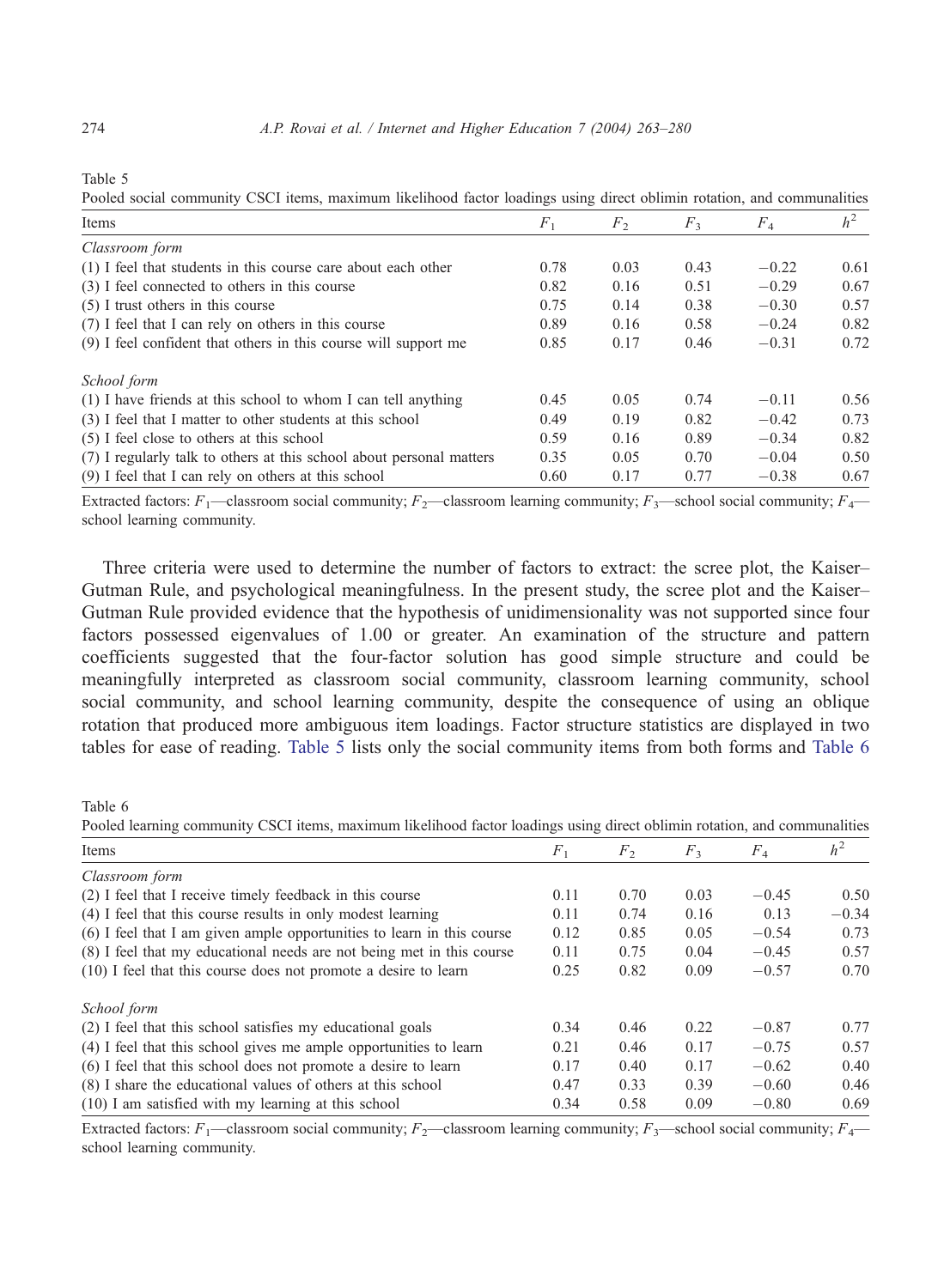Table 7

Items  $F_1$   $F_2$   $h^2$ Social community (1) I feel that students in this course care about each other  $0.77$   $0.05$   $0.60$ (3) I feel connected to others in this course  $0.82$  0.17 0.68 (5) I trust others in this course  $0.75$  0.15 0.56 (7) I feel that I can rely on others in this course 0.89 0.17 0.79 (9) I feel confident that others in this course will support me 0.86 0.19 0.73 Learning community (2) I feel that I receive timely feedback in this course 0.04 0.71 0.50 (4) I feel that this course results in only modest learning 0.12 0.72 0.52 (6) I feel that I am given ample opportunities to learn in this course 0.12 0.85 0.73 (8) I feel that my educational needs are not being met in this course 0.11 0.75 0.56 (10) I feel that this course does not promote a desire to learn 0.24 0.83 0.69

Classroom form CSCI items, maximum likelihood factor loadings using direct oblimin rotation, and communalities

Extracted factors:  $F_1$ —classroom social community;  $F_2$ —classroom learning community.

shows only the learning community items. The factor loadings are expressions of the correlation of the item with the factor based on the direct oblimin rotation. Additionally, the estimates of the communalities  $(h^2)$  displayed in these two tables reflect the percent of variance in a given item explained by the four-factor solution. Overall, the four maximum likelihood factors accounted for a substantial 70.50% of the variance in the data.

The factor structure of each form was also evaluated separately (see Tables 7 and 8) using maximum likelihood factor analysis with direct oblimin rotation. For each form, a highly interpretable two-factor solution was obtained representing social community and learning community. All items had salient loadings on the expected factor. The two factors of the classroom form accounted for 70.73% of the variance in the data (Table 7) and the two factors of the school form accounted for 63.54% of the variance (Table 8).

Table 8

School form items, maximum likelihood factor loadings using direct oblimin rotation, and communalities

| Items                                                                | $F_1$ | F <sub>2</sub> | h <sup>2</sup> |
|----------------------------------------------------------------------|-------|----------------|----------------|
| Social community                                                     |       |                |                |
| (1) I have friends at this school to whom I can tell anything        | 0.76  | 0.08           | 0.60           |
| (3) I feel that I matter to other students at this school            | 0.73  | 0.43           | 0.59           |
| (5) I feel close to others at this school                            | 0.90  | 0.30           | 0.82           |
| (7) I regularly talk to others at this school about personal matters | 0.70  | 0.09           | 0.51           |
| (9) I feel that I can rely on others at this school                  | 0.63  | 0.45           | 0.48           |
| Learning community                                                   |       |                |                |
| (2) I feel that this school satisfies my educational goals           | 0.19  | 0.77           | 0.60           |
| (4) I feel that this school gives me ample opportunities to learn    | 0.19  | 0.72           | 0.52           |
| (6) I feel that this school does not promote a desire to learn       | 0.16  | 0.61           | 0.37           |
| (8) I share the educational values of others at this school          | 0.31  | 0.60           | 0.38           |
| $(10)$ I am satisfied with my learning at this school                | 0.16  | 0.80           | 0.65           |

Extracted factors:  $F_1$ —school social community;  $F_2$ —school learning community.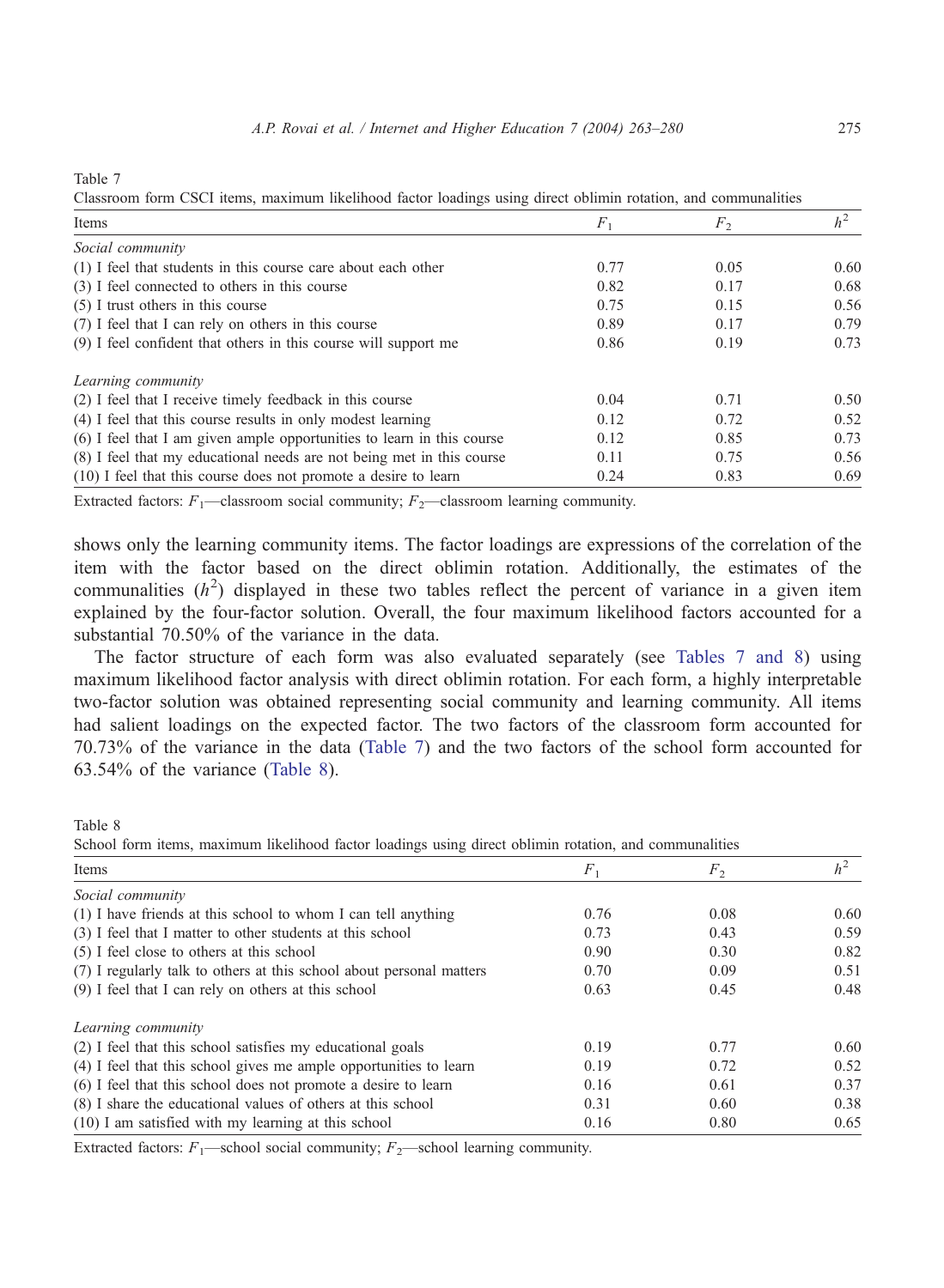## 4. Discussion

Distance education is an important resource for providing access to education beyond geographic boundaries. The role of educational institutions and educators involved in distance education is to provide students a learning environment that encourages critical reflection and knowledge construction ([Palloff & Pratt, 1999\)](#page-16-0). Although early research focused on media comparison studies, researchers have become more interested in examining how the characteristics of different distance education school environments promote the construction of knowledge as well as student persistence and satisfaction. Research suggests a strong sense of community is related to increased persistence of students in online programs, as well as to increased information flow, learning support, group commitment, collaboration, and learning satisfaction (e.g., [Dede, 1996\)](#page-16-0). Accordingly, the purpose of the present study was to develop and field-test a self-report instrument that provides operational measures of classroom community and school community in both traditional and distance education environments. The evidence used in this study was based on data from graduate and undergraduate traditional and distance education students attending two different universities, one private and the other public, as well as students from two independent schools, grades 7–12.

In evaluating the validity of the CSCI, the authors first assessed both forms of the instrument as having high face validity because items appeared to be practical, pertinent, and related to the purpose of the instrument. As evidence of content validity, the instrument's items were evaluated by a panel of four experts as possessing high content validity. Additionally, concurrent validity was evaluated by determining the CSCI's ability to vary indirectly with a measure of an opposite construct. Both forms of the instrument were related in the expected directions to Dean Alienation Scale scores, a theoretically inversely related measure.

Research results provide support for the conceptual distinctions between sense of community in classroom and school learning environments ([Brodsky & Marx, 2001; Sergiovanni, 1994; Strike,](#page-16-0) 2004). In the present study, when items from the classroom form and school form of the CSCI were pooled and analyzed as a set using factor analysis procedures, four factors were extracted: classroom social community, classroom learning community, school social community, and school learning community. These results provided empirical support for the notion that students have multiple psychological senses of community in reference to multiple communities within a school environment.

Moreover, the identification of separate social community and learning community dimensions of the sense of community construct in an educational setting is consistent with the results reported by [Rovai \(2002\)](#page-16-0) in the development of the CCS. These results reflect the distinctiveness of social and learning communities in classroom and school settings. That is, each form of the instrument is able to discriminate student feelings of social community and learning community in classroom and school learning environments. The CSCI is also able to discriminate between traditional and online university students, with traditional students showing as expected a stronger sense of school community. Additionally, when items on each form were analyzed as a set, two factors were extracted: social community and learning community for both classroom and school. These results suggest the presence of two underlying latent variables that make up each form of the CSCI.

Finally, evidence exists to suggest that each form of the CSCI is reliable. Internal consistency coefficients for each form as well as for the social community and learning community subscales were acceptable. Likewise, stability estimates using a 2-week interval between pretest and posttest measurements were also acceptable.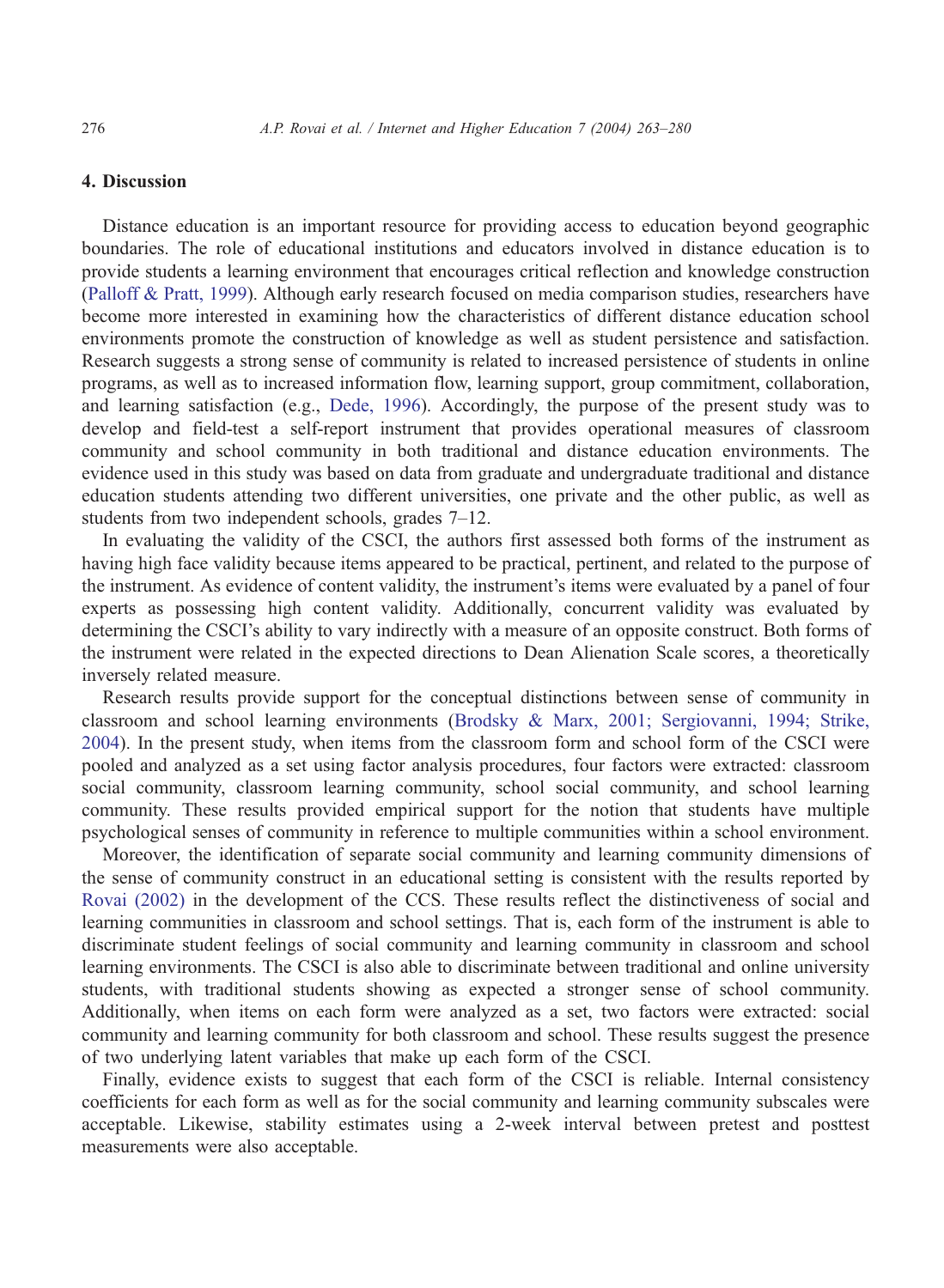## 5. Conclusion

On the basis of the foregoing discussion, the authors conclude that sufficient evidence exists to use the CSCI in educational research. Several criteria of validity were used and tell a relatively consistent story suggesting face, content, concurrent, and construct validity of CSCI scores.

However, there are study limitations. The sample used in this study consisted of participants from schools located in the same metropolitan area. Moreover, a substantially larger number of participants were enrolled in traditional face-to-face courses rather than online courses. University-level participants were all pursuing degrees in the field of education. Therefore, caution should be exercised when generalizing community scores to students at other institutions and pursuing studies in other fields. In the future, other populations and research settings could be used for the purpose of obtaining further evidence of instrument validity and reliability. Other forms of distance education, such as broadcast television, video teleconferencing, and audio teleconferencing, could also be examined. Despite these limitations, the practical implications of the CSCI are substantial. Sense of community is an important aspect of school climate. If sense of community is strong, the educational journey is likely to be both productive and satisfying for students.

Armed with an effective tool to measure sense of community in school and classroom environments, educators will be better equipped to conduct research on how best to involve distance students in institutional life, to foster classroom and school environments that promote community building, to guide systematic improvement in school and classroom environments, and, by implication, to promote increased satisfaction, levels of student learning, and persistence. Moreover, given the ability of the instrument to evaluate both social community and learning community, researchers will be able to obtain insights into the specific areas where a school may need to focus its efforts in building a strong sense of community. Despite these advantages, sense of community is a complex construct that attempts to cover diverse individuals in diverse settings.

Different settings and research questions require different research methods. The research, to date, has relied almost exclusively on surveys and quantitative methods. The diversity that underlies the nature of psychological sense of community would suggest that much could be gained by using diverse methods to study it, including qualitative approaches ([Hill, 1996,](#page-16-0) p. 435).

Moreover, sense of community should not be examined in isolation. Studies that draw from a theoretical framework and evaluate relationships among several variables are more powerful than those that only focus on a single variable because findings that appear significant may indeed be spurious when considering other relevant variables in a properly specified model. Consequently, other aspects of the school climate construct also need to be examined, such as quality of teaching and academic leadership.

# Appendix A

#### A.1. Self-report questionnaire—classroom form

Directions: Below you will see a series of statements concerning a specific course you are presently taking or recently completed. Read each statement carefully. Place an X in the parentheses to the right of the statement that comes closest to indicate how you feel about the course. You may use a pencil or pen. There are no correct or incorrect responses. If you neither agree nor disagree with a statement or are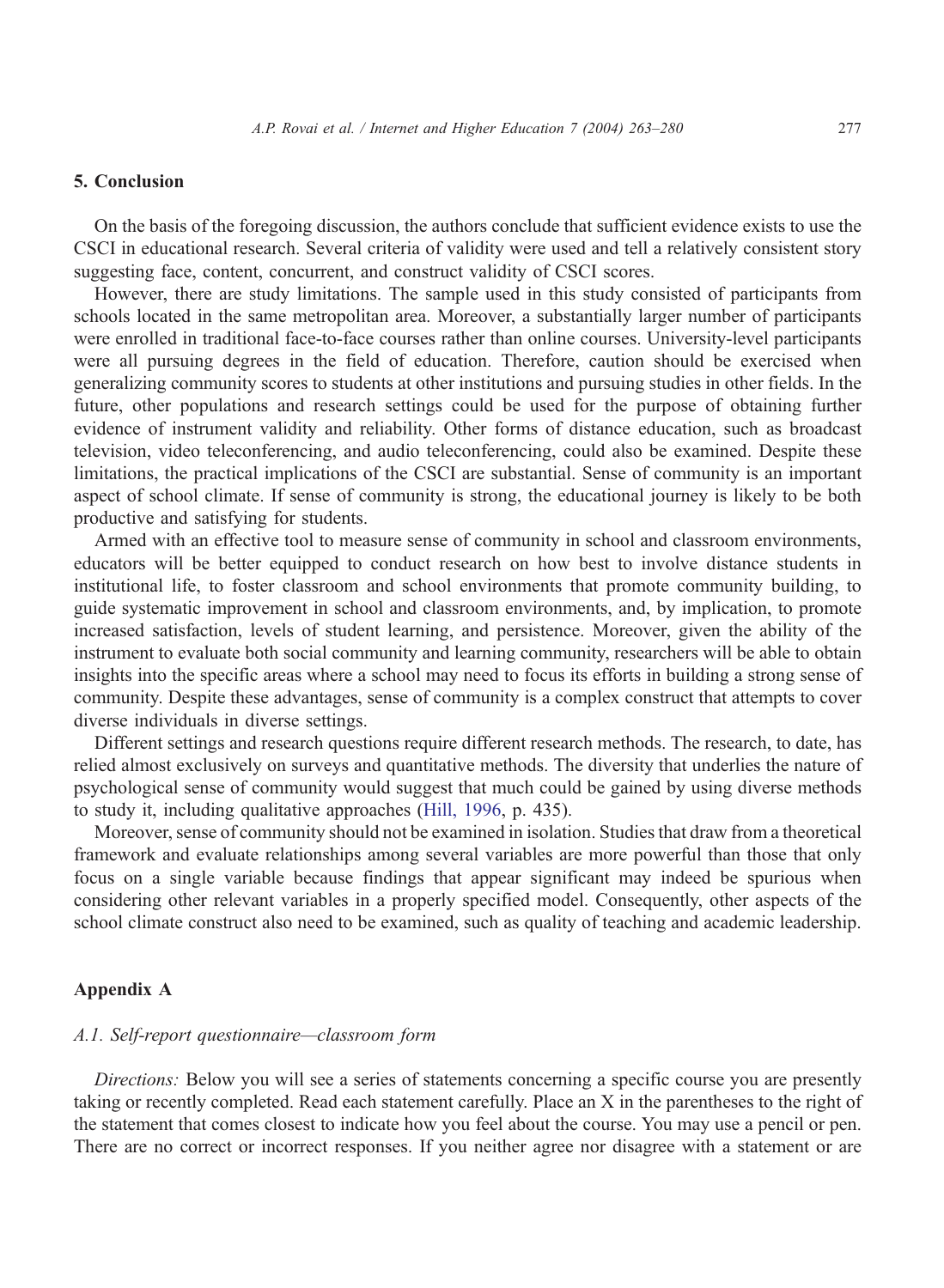<span id="page-15-0"></span>uncertain, place an X in the neutral (N) area. Do not spend too much time on any one statement, but give the response that seems to describe how you feel. Please respond to all items.

|                                                                        | Strongly | Agree | Neutral | Disagree | Strongly |
|------------------------------------------------------------------------|----------|-------|---------|----------|----------|
|                                                                        | agree    | (A)   | (N)     | (D)      | disagree |
|                                                                        | (SA)     |       |         |          | (SD)     |
| (1) I feel that students in this course care about each other          | (SA)     | (A)   | (N)     | (D)      | (SD)     |
| (2) I feel that I receive timely feedback in this course               | (SA)     | (A)   | (N)     | (D)      | (SD)     |
| (3) I feel connected to others in this course                          | (SA)     | (A)   | (N)     | (D)      | (SD)     |
| (4) I feel that this course results in only modest learning            | (SA)     | (A)   | (N)     | (D)      | (SD)     |
| $(5)$ I trust others in this course                                    | (SA)     | (A)   | (N)     | (D)      | (SD)     |
| (6) I feel that I am given ample opportunities to learn in this course | (SA)     | (A)   | (N)     | (D)      | (SD)     |
| (7) I feel that I can rely on others in this course                    | (SA)     | (A)   | (N)     | (D)      | (SD)     |
| (8) I feel that my educational needs are not being met in this course  | (SA)     | (A)   | (N)     | (D)      | (SD)     |
| (9) I feel confident that others in this course will support me        | (SA)     | (A)   | (N)     | (D)      | (SD)     |
| (10) I feel that this course does not promote a desire to learn        | (SA)     | (A)   | (N)     | (D)      | (SD)     |

# A.2. Self-report questionnaire—school form

Directions: Below you will see a series of statements concerning life at your school at large. Read each statement carefully. Place an X in the parentheses to the right of the statement that comes closest to indicate how you feel about school life. You may use a pencil or pen. There are no correct or incorrect responses. If you neither agree nor disagree with a statement or are uncertain, place an X in the neutral (N) area. Do not spend too much time on any one statement, but give the response that seems to describe how you feel. Please respond to all items.

|                                                                      | Strongly   | Agree | Neutral | Disagree | Strongly      |
|----------------------------------------------------------------------|------------|-------|---------|----------|---------------|
|                                                                      | agree (SA) | (A)   | (N)     | (D)      | disagree (SD) |
| $(1)$ I have friends at this school to whom I can tell anything      | (SA)       | (A)   | (N)     | (D)      | (SD)          |
| (2) I feel that this school satisfies my educational goals           | (SA)       | (A)   | (N)     | (D)      | (SD)          |
| (3) I feel that I matter to other students at this school            | (SA)       | (A)   | (N)     | (D)      | (SD)          |
| (4) I feel that this school gives me ample opportunities to learn    | (SA)       | (A)   | (N)     | (D)      | (SD)          |
| (5) I feel close to others at this school                            | (SA)       | (A)   | (N)     | (D)      | (SD)          |
| (6) I feel that this school does not promote a desire to learn       | (SA)       | (A)   | (N)     | (D)      | (SD)          |
| (7) I regularly talk to others at this school about personal matters | (SA)       | (A)   | (N)     | (D)      | (SD)          |
| (8) I share the educational values of others at this school          | (SA)       | (A)   | (N)     | (D)      | (SD)          |
| (9) I feel that I can rely on others at this school                  | (SA)       | (A)   | (N)     | (D)      | (SD)          |
| $(10)$ I am satisfied with my learning at this school                | (SA)       | (A)   | (N)     | (D)      | (SD)          |

## References

Abrami, P. C. & Bures, E. M. (1996). Computer-supported collaborative learning and distance education. American Journal of Distance Education, 10(2), 37-42.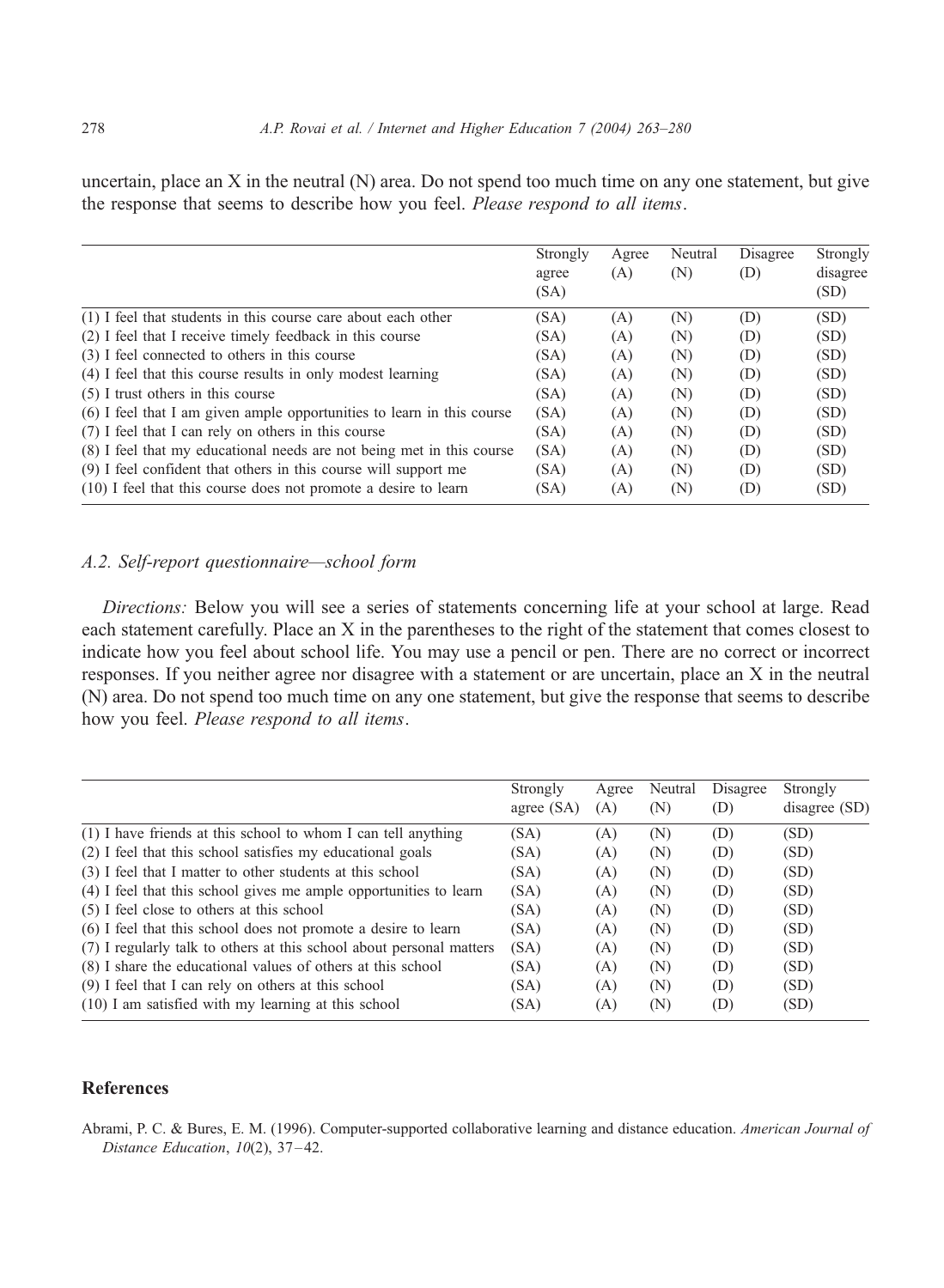- <span id="page-16-0"></span>Allen, I. E. & Seaman, J. (2003). Sizing the opportunity: The quality and extent of online education in the United States, 2002 and 2003. Wellesley, MA: Sloan Consortium. Retrieved June 1, 2004 from [http://www.sloan-c.org/resources/](http://www.sloan%1Ec.org/resources/sizing_opportunity.pdf) sizing opportunity.pdf
- Astin, A. W. (1984). Student involvement: A developmental theory for higher education. Journal of College Student Personnel, 25, 297 – 308.
- Astin, A. W. (1996). Involvement in learning revisited: Lessons we have learned. Journal of College Student Development, 37,  $123 - 134$ .
- Brodsky, A. E. & Marx, C. M. (2001). Layers of identity: Multiple psychological senses of community within a community setting. Journal of Community Psychology, 29(2), 161-178.
- Brown, J. S. & Duguid, P. (1996). Universities in the digital age. Change,  $28(4)$ ,  $11-19$ .
- Butler, E. D. & Rakow, J. (1995). Sample Tennessee school climate profile. Memphis University, TN: Center for Research in Educational Policy. (ERIC Document Reproduction Service No. ED385942).
- Calvino, M. (1998). Reflections on community studies. Journal of Community Psychology, 26(3), 253 259.
- Carr, S. (2000). As distance education comes of age, the challenge is keeping the students. The Chronicle of Higher Education,  $46(23)$ , A39-A41.
- Cortes, C. (1991). Pluribus and unum: The quest for community and diversity. *Change*,  $23$ ,  $8-13$ .
- Deal, T. E. (1993). The culture of schools. In M. Sashkin, & H. J. Walberg (Eds.), Educational leadership and school culture (pp. 3-18). Berkeley, CA: McCutchan Publications.
- Dean, D. G. (1961). Alienation: Its meaning and measurement. American Sociological Review, 26(4), 753–758.
- Dede, C. (1996). The evolution of distance education: Emerging technologies and distributed learning. American Journal of Distance Education, 10(2), 4-36.
- Dellana, S., Collins, W., & West, D. (2000). Online education in a management science course—Effectiveness and performance factors. Journal of Education for Business, 76(1), 43-48.
- Flesch, R. (1948). A new readability yardstick. Journal of Applied Psychology, 32, 221–233.
- Frankola, K. (2001). The e-learning taboo: High dropout rates in online courses. Syllabus, 14(11), 14–16.
- Glynn, T. (1981). Psychological sense of community: Measurement and application. *Human Relations*, 34(7), 789–818.
- Hill, J. L. (1996). Psychological sense of community: Suggestions for future research. Journal of Community Psychology, 24(4),  $431 - 438$ .
- Hofman, R. H., Hofman, W. H., & Guldemond, H. (2001). Social context effects on pupils' perceptions of school. Learning and Instruction, 11(3), 171 – 194.
- Hoy, W. K. & Miskel, C. G. (2001). Educational administration. Theory, research, and practice (6th ed.). New York: McGraw-Hill.
- Hurtado, S., Milem, J., Clayton-Pedersen, A., & Allen, W. (1999). Enacting diverse learning environments: Improving the climate for racial/ethnic diversity in higher education. (ASHE-ERIC Higher Education Report, Vol. 26, No. 8). Washington, DC: George Washington University, Graduate School of Education and Human Development. (ERIC Document Reproduction Service No. ED430514).
- Kettering, C. F. (1987). Charles F. Kettering scale: School climate profile. Journal of Experimental Education, 56(1), 36–41.
- Lezotte, L. W., Hathaway, D. V., Miler, S. K., Passalacqua, J., & Brookover, W. B. (1980). School learning climate and student achievement (pp. 53). Tallahassee, FL: SSTA.
- Lounsbury, J. W. & DeNeui, D. (1995). Psychological sense of community on campus. College Student Journal, 29, 270– 277.
- McMillan, D. W. (1996). Sense of community. Journal of Community Psychology, 24(4), 315 325.
- McMillan, D. W. & Chavis, D. M. (1986). Sense of community: A definition and theory. Journal of Community Psychology,  $14(1)$ , 6-23.
- Moller, L. (1998). Designing communities of learners for asynchronous distance education. Educational Technology Research and Development,  $46(4)$ ,  $115-122$ .
- Noble, D. F. (2002). *Digital diploma mills*. New York: Monthly Review Press.
- Owens, R. G. (1987). Organizational behavior in education (3rd ed.). Englewood Cliffs, NJ: Prentice-Hall.
- Palloff, R. M. & Pratt, K. (1999). Building learning communities in cyberspace. San Francisco, CA: Jossey-Bass.
- Rheingold, H. (1993). The virtual community: Homesteading the electronic frontier. Reading, MA: Addison-Wesley.
- Rovai, A. P. (2002). Development of an instrument to measure classroom community. *Internet and Higher Education*, 5(3),  $197 - 211.$